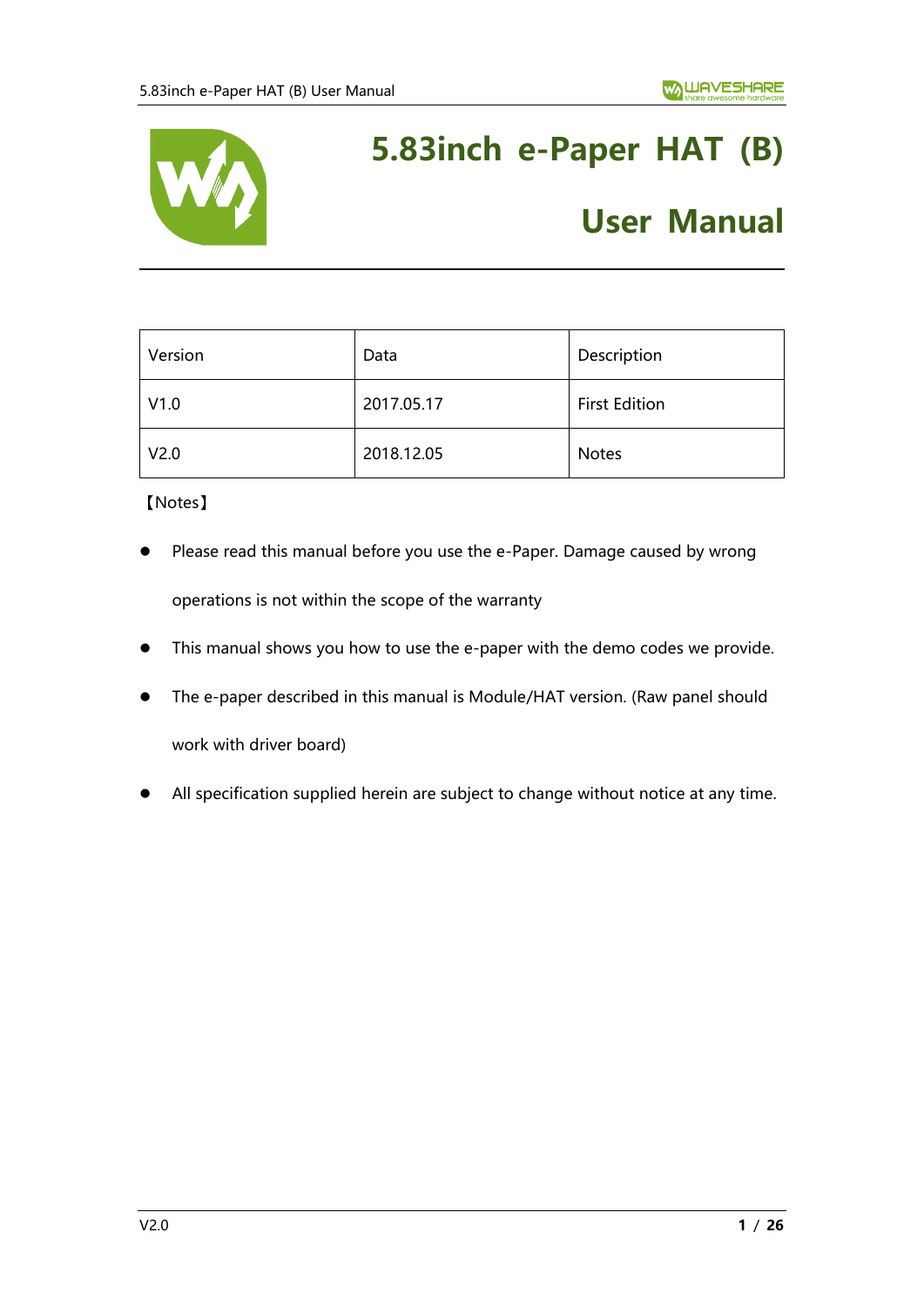# **CONTENT**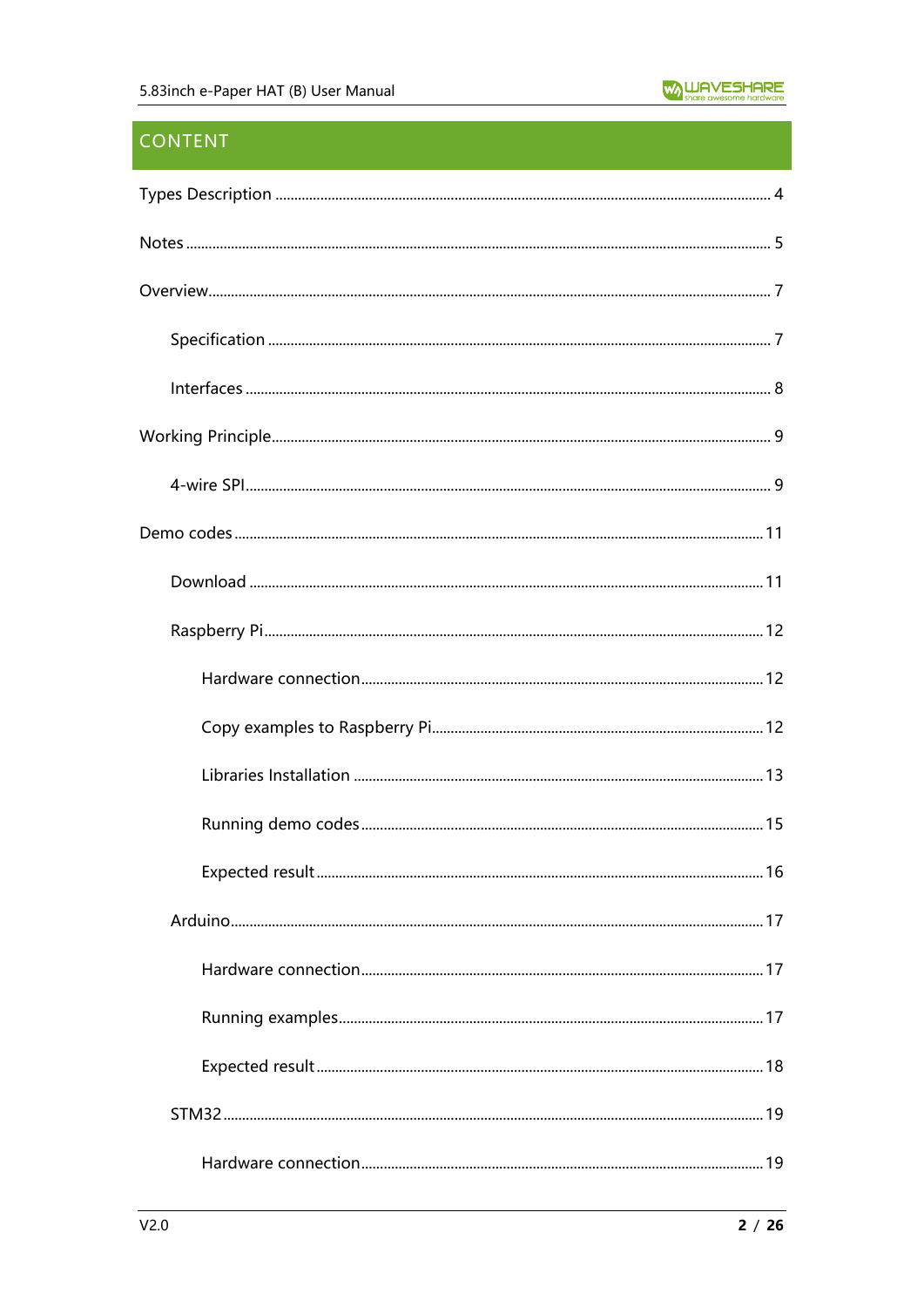| 20 |
|----|
|    |
| 26 |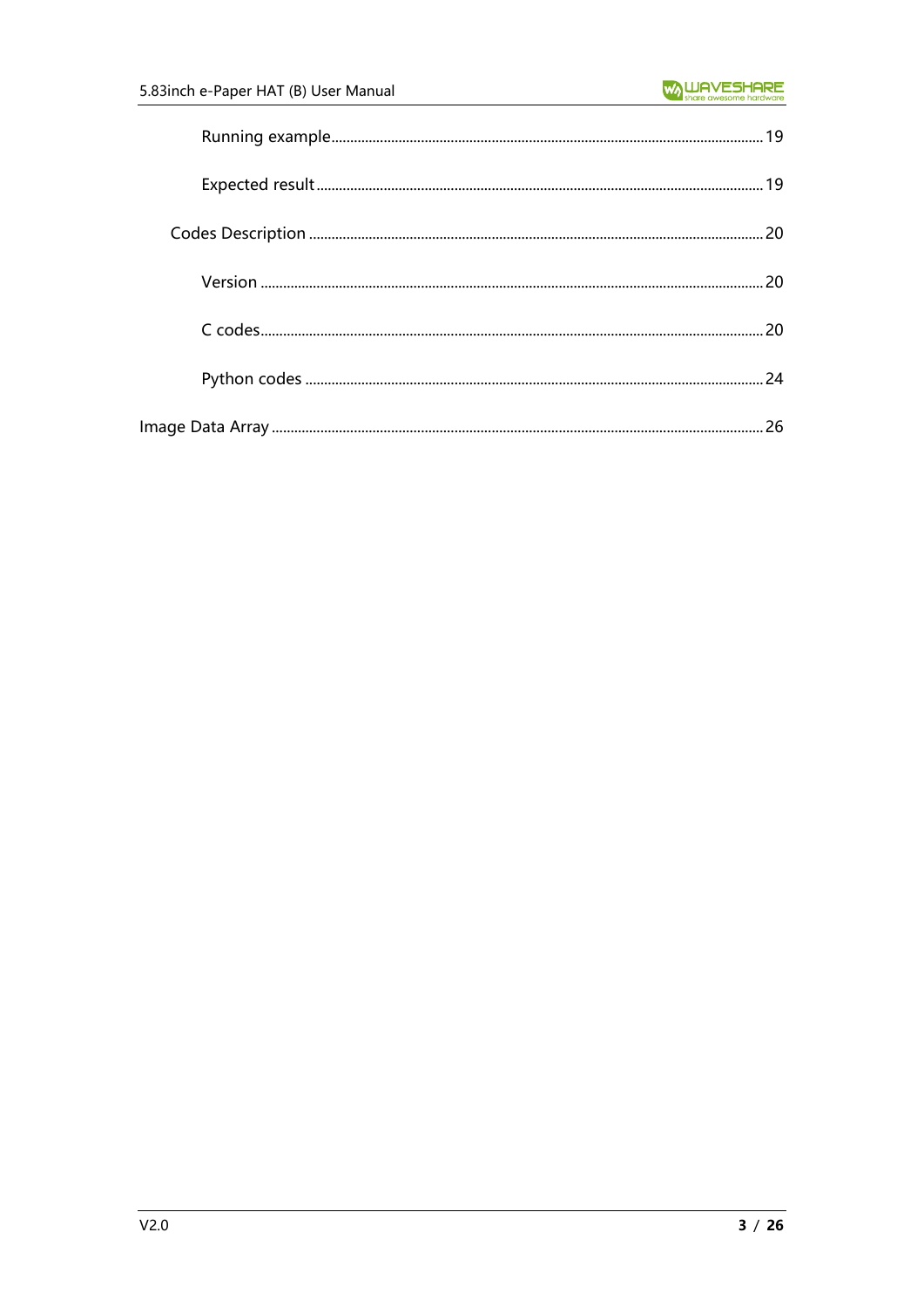# <span id="page-3-0"></span>TYPES DESCRIPTION

Generally, there are two versions for every type of e-paper, one is raw panel, and

another is Module/HAT version.

Raw panel should work with driver board, if you are the first time to use

Waveshare e-Paper, we recommend you the Module/HAT version or purchase a driver

board separately.

Module/HAT version has PCB which integrates driver circuit. You can connect 8Pin

connector to MCU directly.

**Raw Panel (5.83inch e-Paper B):**



**Module Version (5.83inch e-Paper HAT B):**

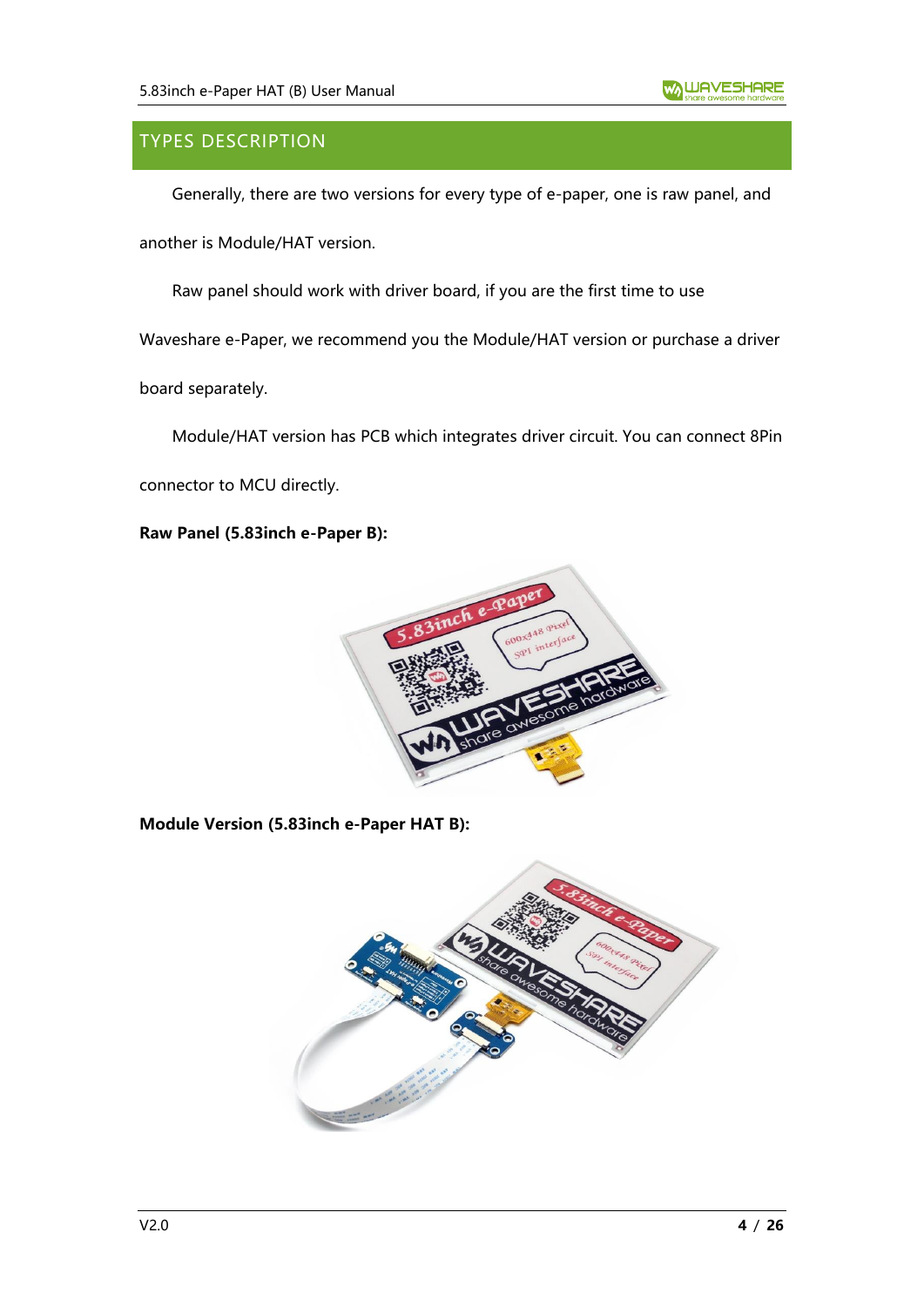# <span id="page-4-0"></span>**NOTES**

- 1. For those e-Paper which support partial refresh, you cannot use partial refresh all the time. A full refresh should be done to clear screen after several times(partial refresh), otherwise, e-Paper will be damaged and cannot fixed.
- 2. Three-color e-Paper is normal to be a little "color" . You can refresh it to white and keep it upward for storage.
- 3. The e-Paper cannot be powered on for long time, you must set e-Paper to sleep mode or power off when it needn't refresh, otherwise, e-Paper keeps in high voltage status for long time, which will damage e-Paper and cannot be fixed.
- 4. We suggest you update e-Paper once every 24 hours or at least 10 days<sup>1</sup> to update again. Otherwise, ghost of the last content may cannot be cleared.
- 5. e-Paper ignores the data sent when it is in sleep mode, you need to initialize it for properly refreshing.
- 6. You can adjust border color by controlling 0x3C register. In some of demo codes, you can adjust Border Waveform Control or VCOM AND DATA INERTVAL SETTING registers.
- 7. If you find that the image data you made cannot be properly displayed on e-Paper, please check the size of image, or change its width and height and try again.

<sup>1</sup> For details of operating requirement, please refer to datasheet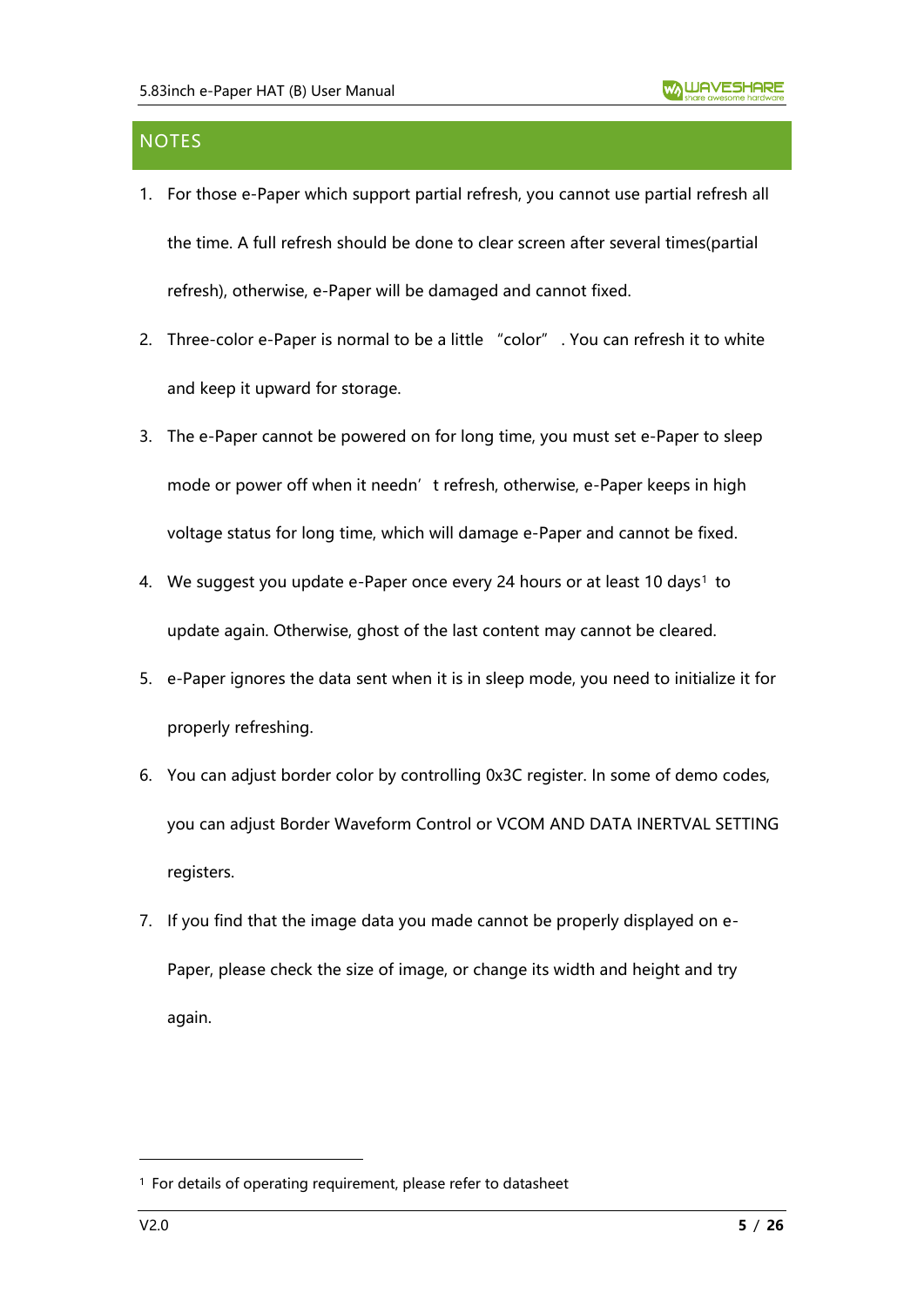- 8. The e-Paper cannot refresh directly under sunlight<sup>2</sup>. The refresh steps should be done indoor
- 9. For raw panel, its working voltage is 3.3V, note that when you designed you own driver board, level convert circuit is required if the working voltage of your board is 5V. Module/HAT version can support 5V voltage if the Module you buy is the new version which has been integrated convert circuit.
- 10. The FPC of the panel is fragile, please make sure that your bend it in correct way.
- 11. The glass raw panel is fragile, please do not falling, crashing or pressing hard.
- 12. We recommend you test the e-Paper with our demo code when you first time receive it.

<sup>&</sup>lt;sup>2</sup> e-Paper don't have UV film, cannot work under sunlight directly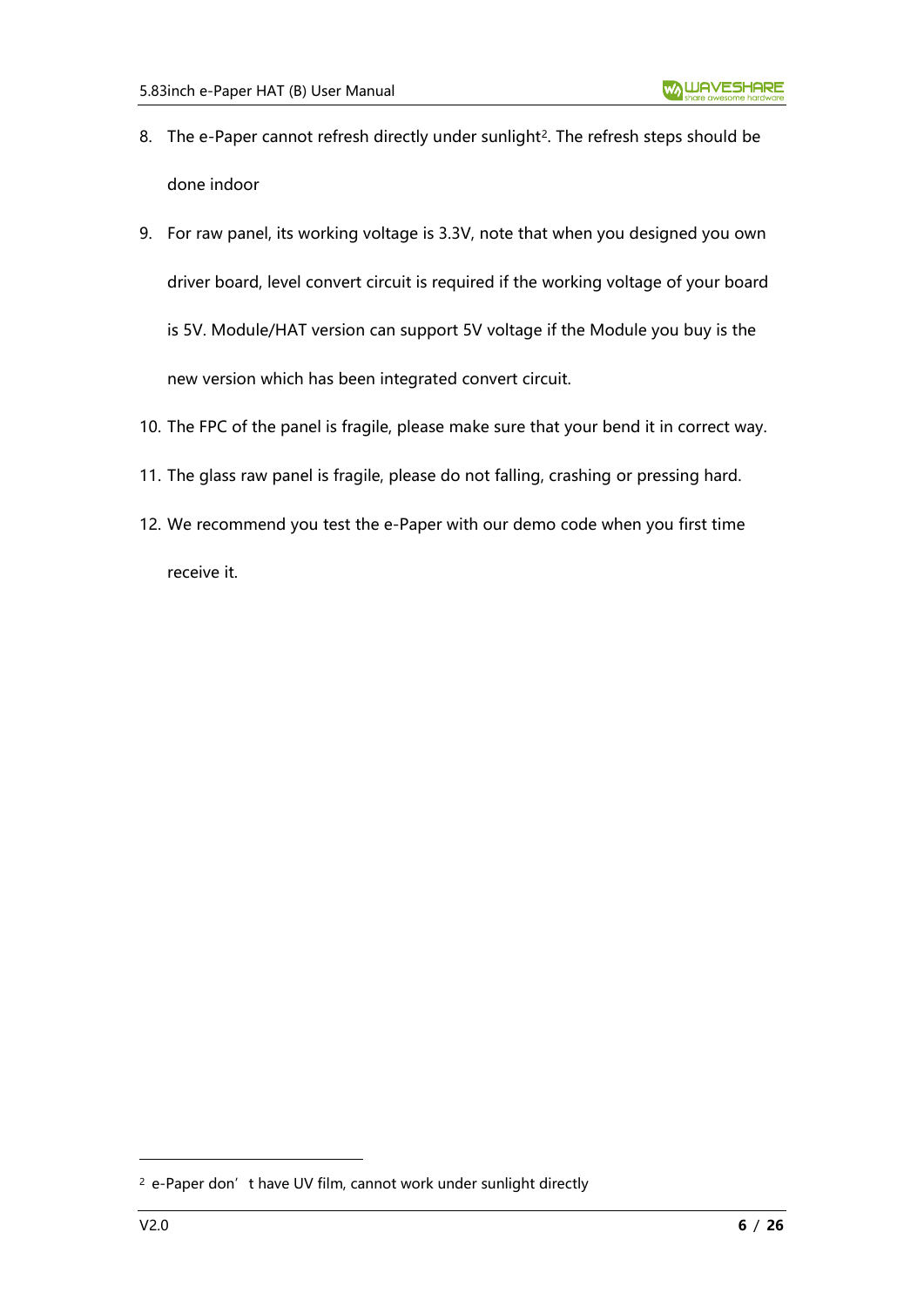# <span id="page-6-0"></span>**OVERVIEW**

- ⚫ This is an E-Ink display module, 5.83inch, 600x448 resolution, with embedded controller, communicating via SPI interface, support Red, black and white three color.
- Due to the advantages like ultra-low power consumption, wide viewing angle, clear display without electricity, it is an ideal choice for applications such as shelf label, industrial instrument, and so on.
- ⚫ We provide demo codes for you (Arduino, Raspberry Pi and STM32)

#### <span id="page-6-1"></span>SPECIFICATION

- Operating Voltage: 3.3V/5V<sup>3</sup>
- ⚫ Working Temperature: 0~50°C
- ⚫ Interface: 3-wire SPI/4-wire SPI
- ⚫ Dimension:
	- $\blacksquare$  PCB: 65.0mm  $\times$  30.2mm
	- $\blacksquare$  Raw Panel: 125.40mm  $\times$  99.50mm
- Display area:  $118.80$ mm  $\times$  88.26mm
- ⚫ Dot pitch: 0.198 × 0.197
- ⚫ Resolution: 600x448
- ⚫ Display color: Red, Black, White
- Refresh time<sup>4</sup>:

<sup>&</sup>lt;sup>3</sup> The voltage of every pins should be same 3.3V or 5V

<sup>4</sup> These are experimental data; actual data may be different according to working situation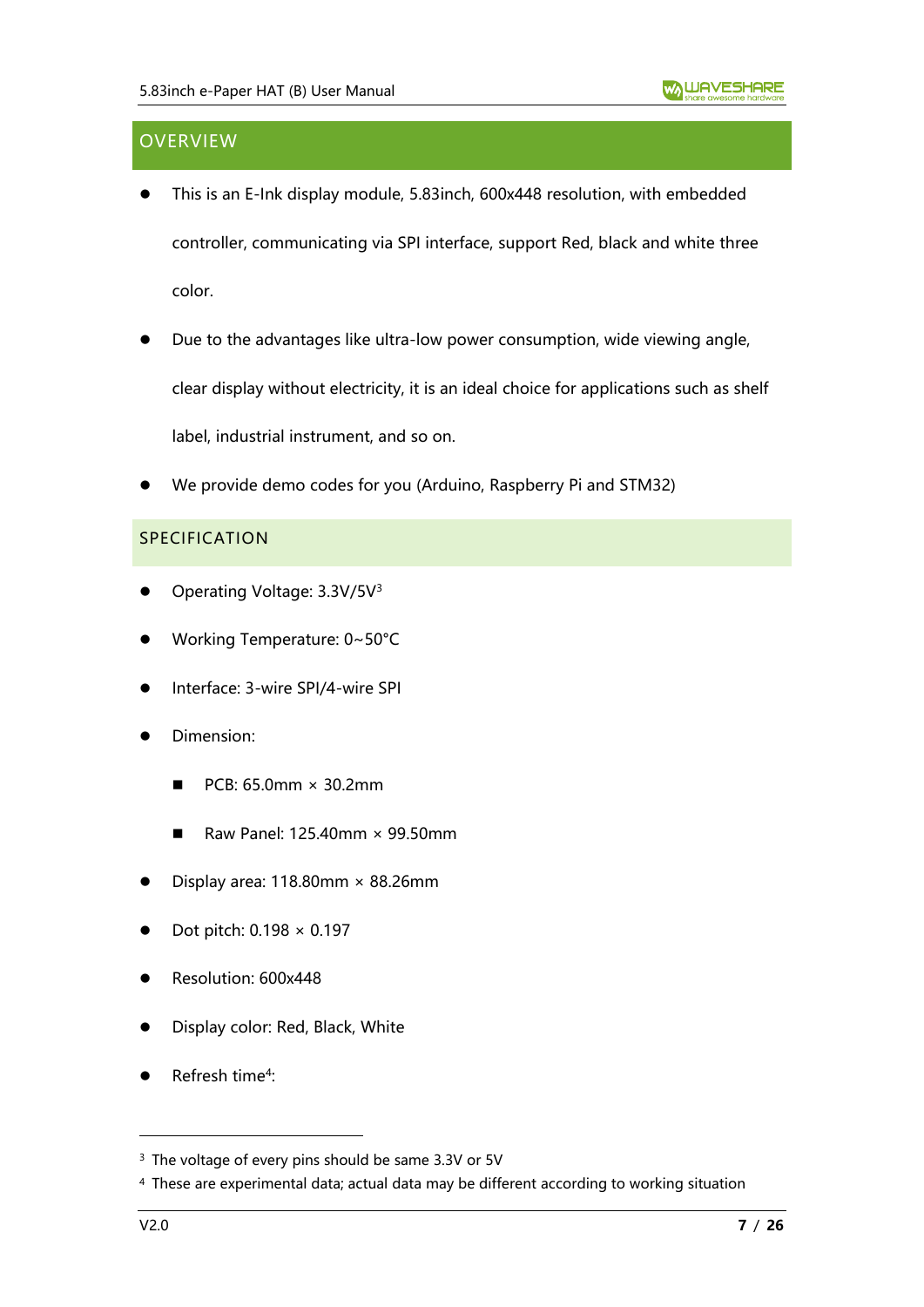- Full refresh: 14s
- Consumption<sup>5</sup>:
	- Refresh consumption: 26.4mW(typ.)
	- Standby consumption: <0.017mW
- Viewing angle: >170°

# <span id="page-7-0"></span>INTERFACES

- **VCC** :3.3V/5V
- **GND** :GND
- **DIN** : SPI MOSI pin
- **CLK** : SPI SCK pin
- **CS** : SPI chip selection, low active
- **DC** : Data/Command Selection (High: Data; Low: Command)
- **RST** : Reset (Low active)
- **BUSY** : Busy (Low active)

<sup>5</sup> These are experimental data; actual data may be different according to working situation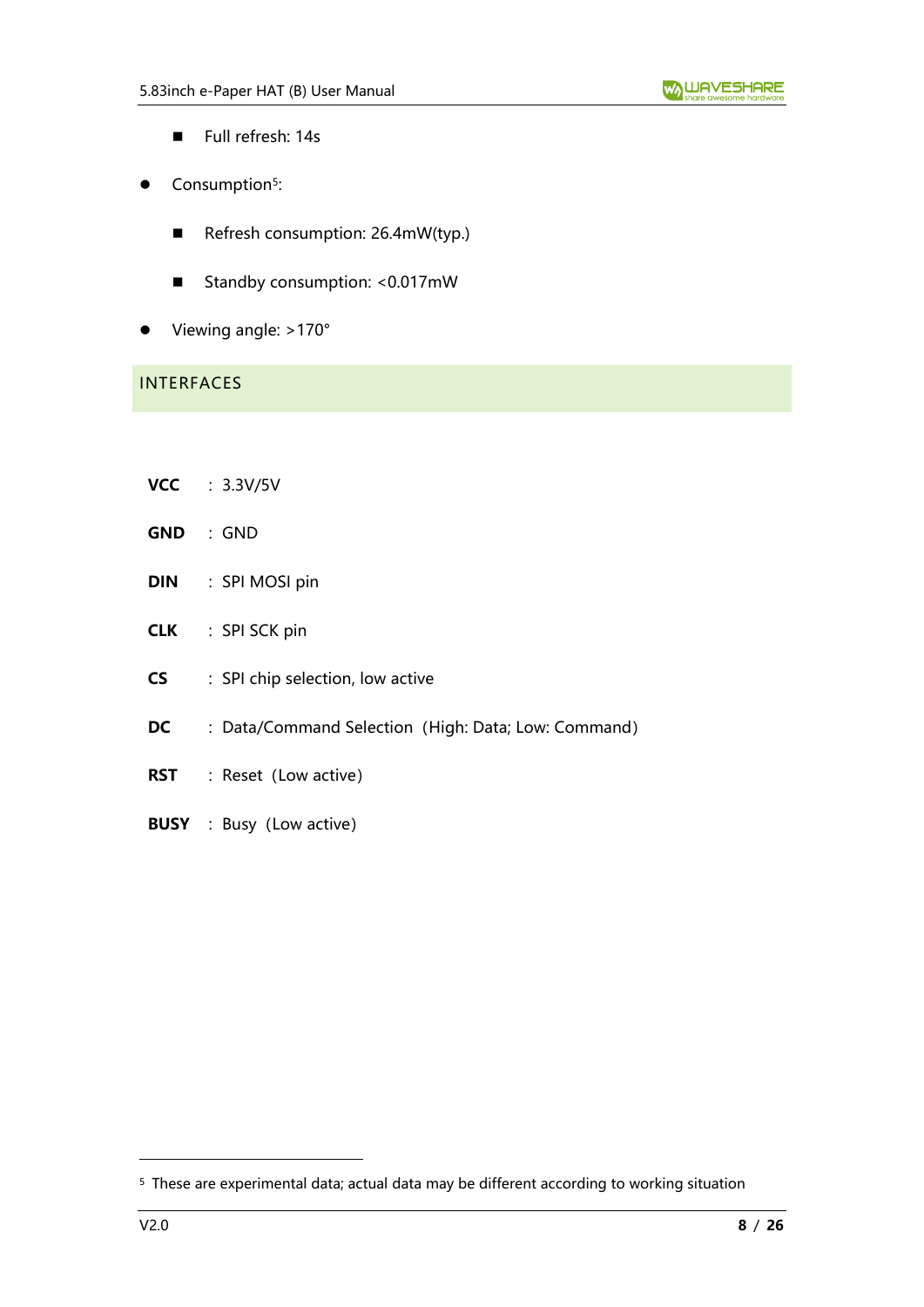# <span id="page-8-0"></span>WORKING PRINCIPLE

This product is an E-paper device adopting the image display technology of Microencapsulated Electrophoretic Display, MED. The initial approach is to create tiny spheres, in which the charged color pigments are suspending in the transparent oil and would move depending on the electronic charge. The E-paper screen display patterns by reflecting the ambient light, so it has no background light requirement. Under sunshine, the E-paper screen still has high visibility with a wide viewing angle of 180 degree. It is the ideal choice for E-reading.

<span id="page-8-1"></span>

Different from the traditional SPI protocol<sup>6</sup>, the data line from the slave to the master is hidden since the device only has display requirement.

CS is slave chip select, when CS is low, the chip is enabled.

<sup>6</sup> You can search online for more information about traditional SPI protocol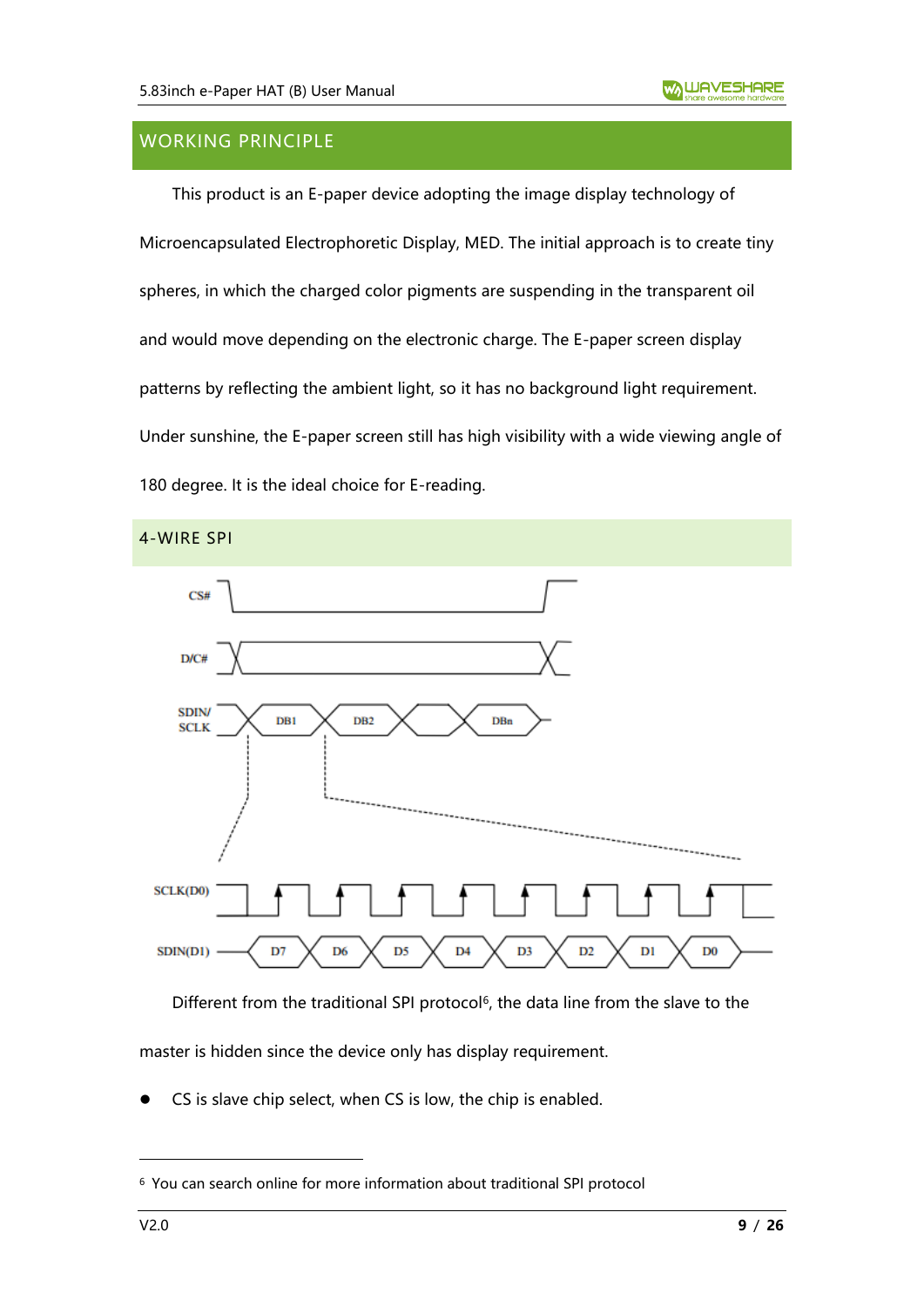- DC is data/command control pin, when  $DC = 0$ , write command, when  $DC = 1$ , write data.
- SCLK is the SPI communication clock.
- ⚫ SDIN is the data line from the master to the slave in SPI communication.

SPI communication has data transfer timing, which is combined by CPHA and CPOL.

- 1. CPOL determines the level of the serial synchronous clock at idle state. When CPOL = 0, the level is Low. However, CPOL has little effect to the transmission.
- 2. CPHA determines whether data is collected at the first clock edge or at the second clock edge of serial synchronous clock; when CPHL = 0, data is collected at the first clock edge.
- There are 4 SPI communication modes. SPI0 is commonly used, in which CPHL =  $0,$  CPOL = 0.

As you can see from the figure above, data transmission starts at the first falling edge of SCLK, and 8 bits of data are transferred in one clock cycle. In here, SPI0 is in used, and data is transferred by bits, MSB.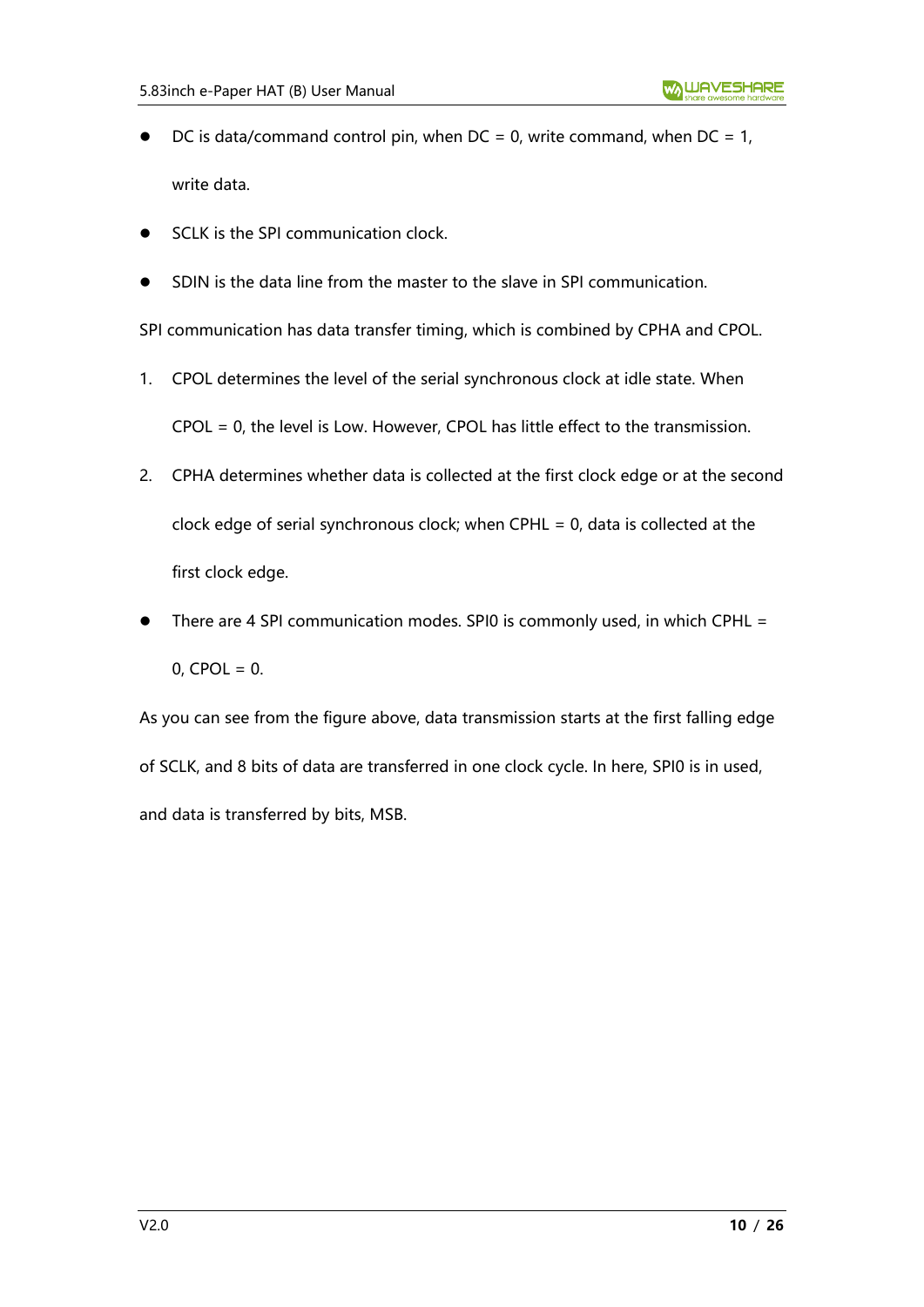# <span id="page-10-0"></span>DEMO CODES

## <span id="page-10-1"></span>DOWNLOAD

Please visit Waveshare Wiki, search with key words "4.2inch e-Paper module.

Download the demo code from [wiki,](https://www.waveshare.com/wiki/5.83inch_e-Paper_HAT_(B))

# **Resources**

#### **Documentation**

- Instruction about make new font
- · Schematic



Extract it and you can get these folders:

| Arduino     | 2018/11/26 19:18 文件夹 |     |
|-------------|----------------------|-----|
| RaspberryPi | 2018/11/24 17:27     | 文件夹 |
| STM32       | 2018/11/26 19:18 文件夹 |     |

Arduino<sup>7</sup> : Demo code for Arduino UNO;

RaspberryPi: Demo codes for Raspberry Pi. (BCM2835, wiringPi and python)

STM32: Demo code for STM32, control board is STM32F103ZET6

<sup>7</sup> If you use other Arduino board, you should check if it is compatible with Arduino Uno, or modification is required.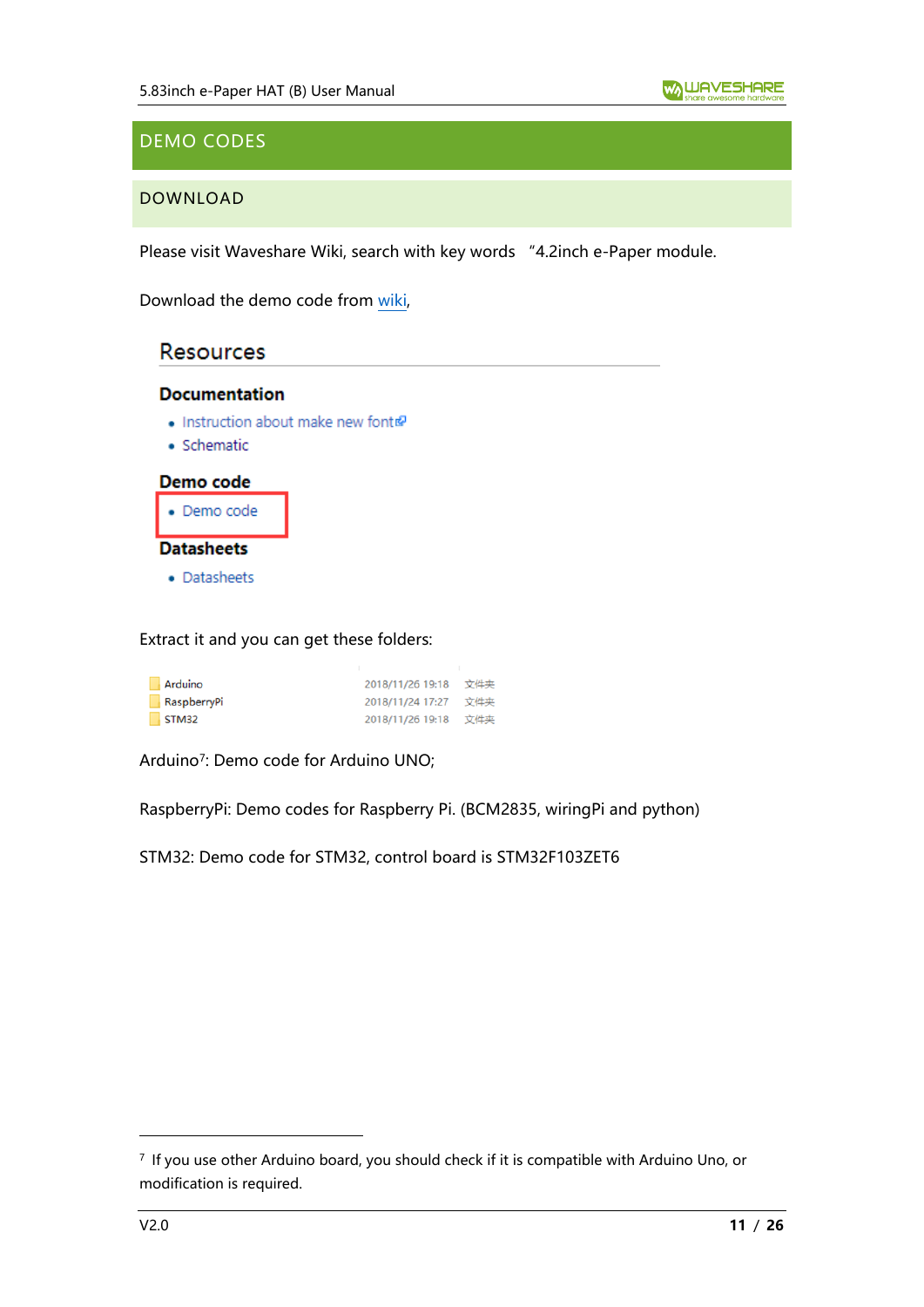#### <span id="page-11-0"></span>RASPBERRY PI

<span id="page-11-1"></span>There are four examples for Raspberry Pi, bcm2835, wiringPi, python2 and python3.

#### HARDWARE CONNECTION

|             | <b>Raspberry Pi</b> |                  |  |
|-------------|---------------------|------------------|--|
| e-Paper     | <b>BCM2835 No.</b>  | <b>Board No.</b> |  |
| 3.3V        | 3.3V                | 3.3V             |  |
| <b>GND</b>  | <b>GND</b>          | <b>GND</b>       |  |
| <b>DIN</b>  | <b>MOSI</b>         | 19               |  |
| <b>CLK</b>  | <b>SCLK</b>         | 23               |  |
| CS          | CE <sub>0</sub>     | 24               |  |
| DC          | 25                  | 22               |  |
| <b>RST</b>  | 17                  | 11               |  |
| <b>BUSY</b> | 24                  | 18               |  |

## <span id="page-11-2"></span>COPY EXAMPLES TO RASPBERRY PI

1. Insert SD card which has Raspbian installed to your PC

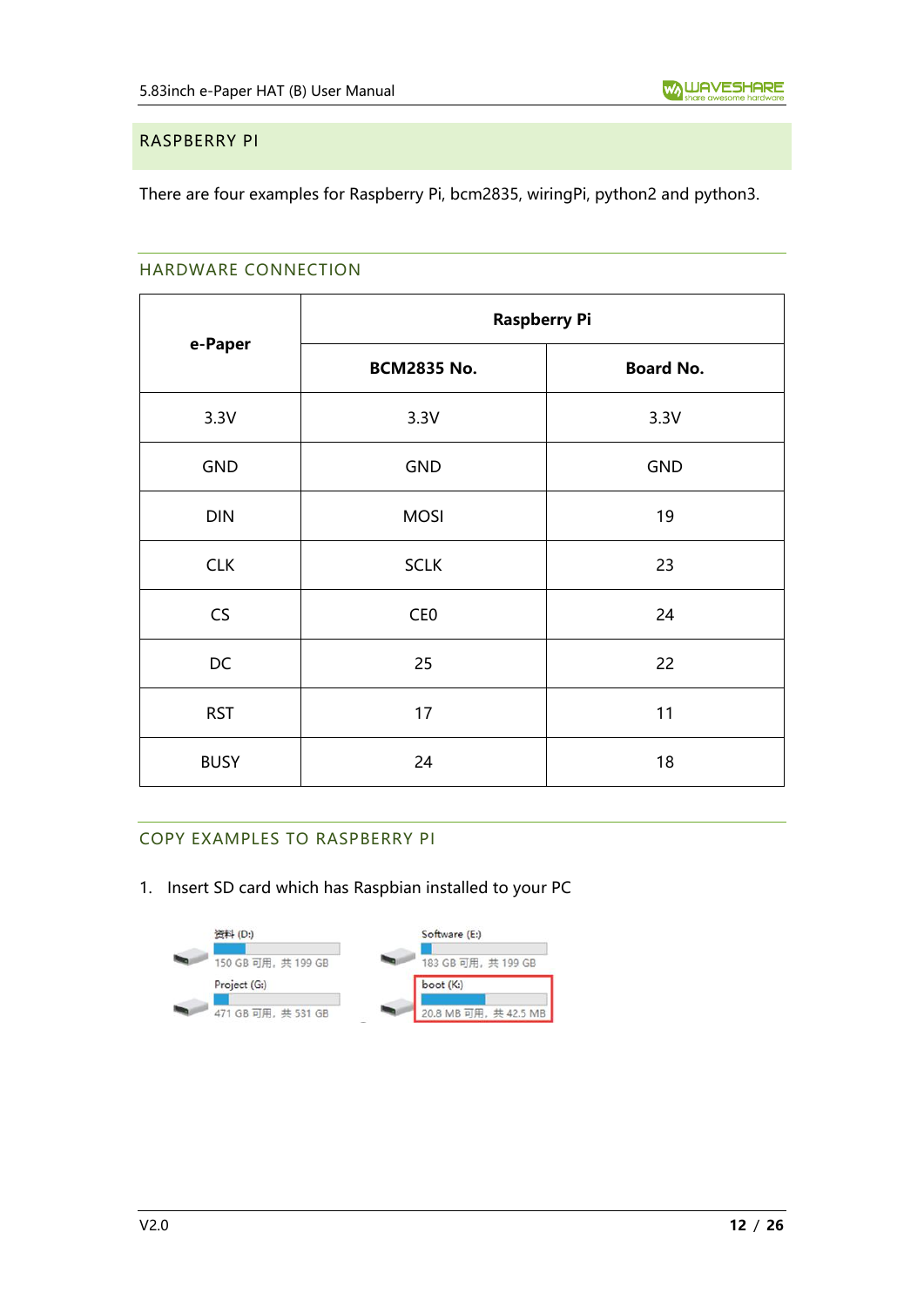2. Copy RaspberryPi extracted to root directory (BOOT) of SD card

| $\rightarrow$ boot (K:) $\rightarrow$ |                           |                  |        |       |
|---------------------------------------|---------------------------|------------------|--------|-------|
| $*$ ^                                 | $\hat{\phantom{a}}$<br>名称 | 修改日期             | 类型     | 大小    |
|                                       | overlays                  | 2018/9/12 10:58  | 文件夹    |       |
|                                       | RaspberryPi               | 2018/11/24 17:27 | 文件夹    |       |
|                                       | bcm2708-rpi-0-w.dtb       | 2018/6/19 12:06  | DTB 文件 | 22 KB |
|                                       | bcm2708-rpi-b.dtb         | 2018/6/19 12:06  | DTB 文件 | 22 KB |
|                                       | bcm2708-rpi-b-plus.dtb    | 2018/6/19 12:06  | DTB 文件 | 22 KB |

3. Power on your Raspberry Pi and open Terminal, you can find that the examples are

listed in boot directory

| pi@raspberrypi:~ \$ ls /boot/   |                                                                                                    |  |                                          |                                                                |
|---------------------------------|----------------------------------------------------------------------------------------------------|--|------------------------------------------|----------------------------------------------------------------|
|                                 | bcm2708-rpi-0-w.dtb bcm2710-rpi-3-b.dtb config.txt fixup_x.dat kernel.img start_cd.elf             |  |                                          |                                                                |
|                                 | bcm2708-rpi-b.dtb bcm2710-rpi-3-b-plus.dtb COPYING.linux FSCK0000.REC LICENCE.broadcom startdb.elf |  |                                          |                                                                |
|                                 | bcm2708-rpi-b-plus.dtb bcm2710-rpi-cm3.dtb fixup cd.dat FSCK0001.REC LICENSE.oracle start.elf      |  |                                          |                                                                |
| bcm2708-rpi-cm.dtb bootcode.bin |                                                                                                    |  | fixup.dat issue.txt overlavs startːx.elf |                                                                |
| bcm2709-rpi-2-b.dtb cmdline.txt |                                                                                                    |  |                                          | fixup db.dat kernel7.imq RaspberryPi System Volume Information |

4. Copy the RaspberryPi folder to /home/pi and change its execute permission.

| sudo cp -r /boot/RaspberryPi/ ./                                                                                                                                                                                                                              |
|---------------------------------------------------------------------------------------------------------------------------------------------------------------------------------------------------------------------------------------------------------------|
| sudo chmod 777 - R Raspberry Pi/                                                                                                                                                                                                                              |
| pi@raspberrypi:~ \$ sudo cp -r /boot/RaspberryPi/ ./<br>pi@raspberrypi: $~5$ ls<br>libcode RaspberryPi RPIlib ubuntu usbdisk<br>pi@raspberrypi:~ \$ sudo chmod 777 -R RaspberryPi/<br>pi@raspberrypi: $~5$ ls<br>libcode RaspberryPi RPIlib ubuntu<br>usbdisk |

#### <span id="page-12-0"></span>LIBRARIES INSTALLATION

To use demo codes, libraries should be installed first.

#### BCM2835 LIBRARY

Download link of the bcm2835 library:<http://www.airspayce.com/mikem/bcm2835/>

Download the library and copy it to raspberry pi without extracting. Open terminal of

raspberry pi and install: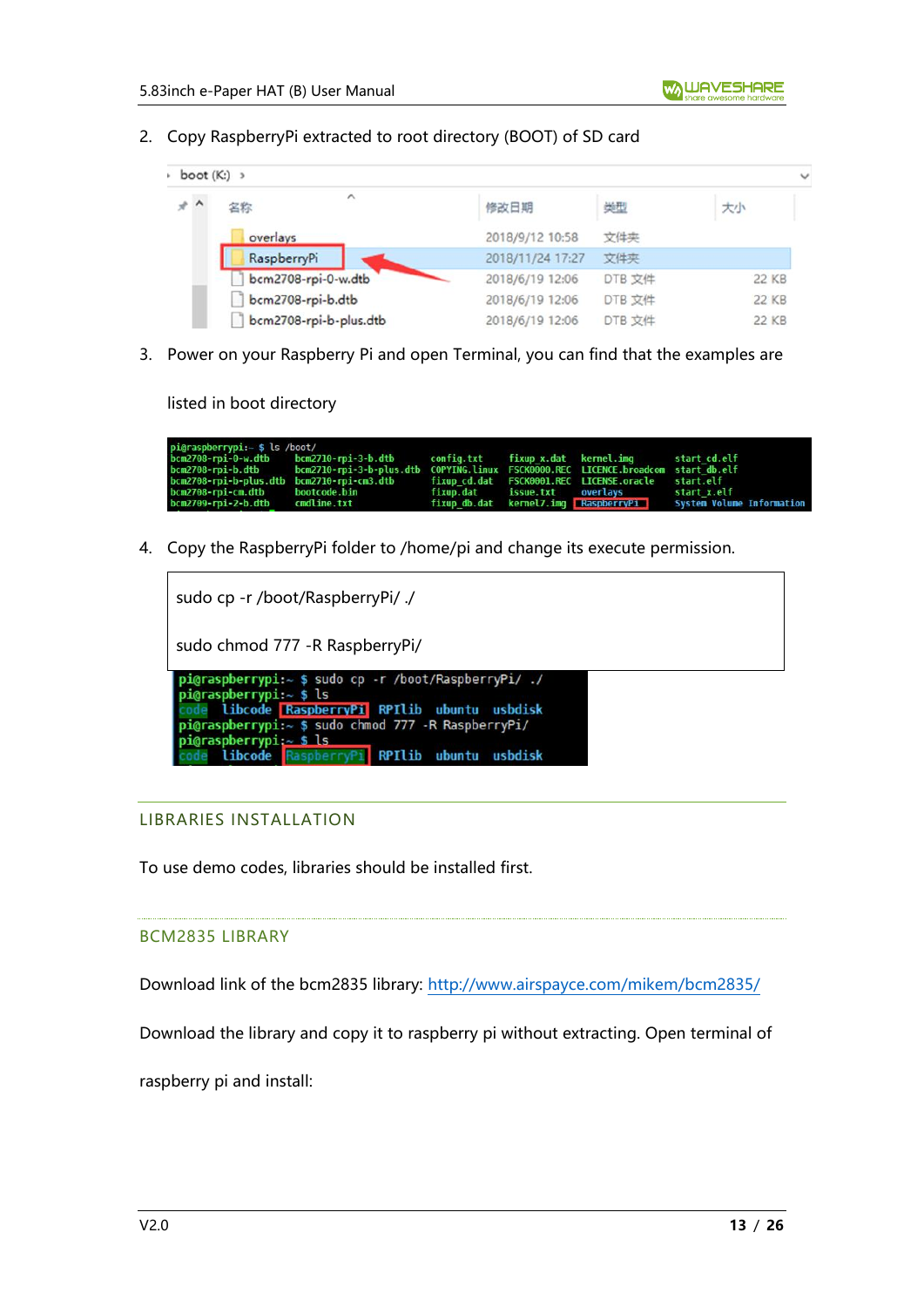sudo tar zxvf bcm2835-1.xx.tar.gz cd bcm2835-1.xx sudo ./configure make sudo make check sudo make install

Note: xx is version of the library you download. For example, if the version is

bcm2835-1.52, you should complete the command to: sudo tar zxvf bcm2835-

1.52.tar.gz

#### WIRINGPI LIBRARY

Open Terminal and install wiringPi with commands below:

sudo apt-get install git

sudo git clone git://git.drogon.net/wiringPi

cd wiringPi

sudo ./build

#### PYTHON2 LIBRARY

Open Terminal and execute commands to install:

sudo apt-get install python-pip

sudo apt-get install python-pip

sudo apt-get install python-imaging

sudo pip install spidev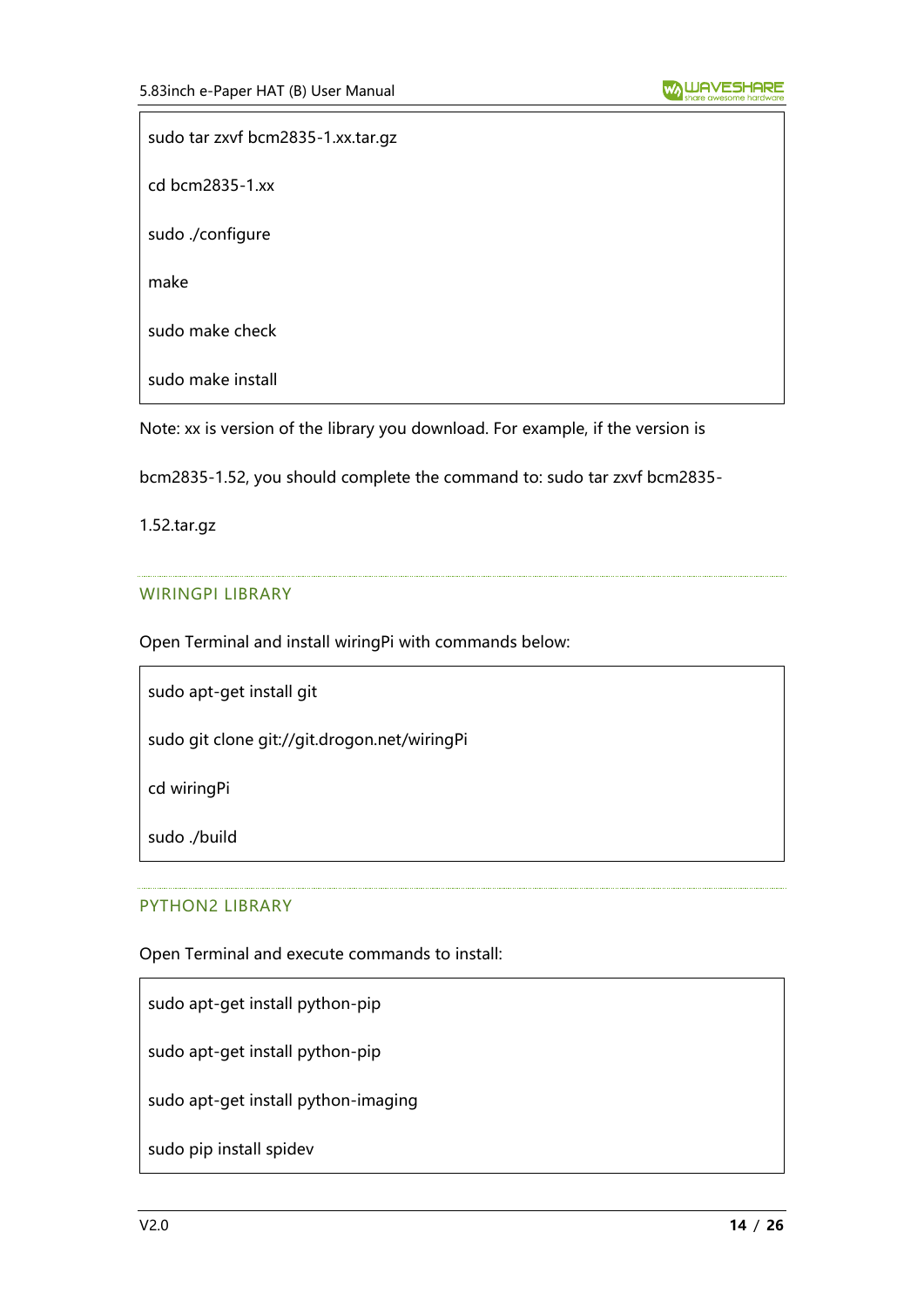sudo pip install RPi.GPIO

#### PYTHON3 LIBRARY

Open Terminal and install library with commands:

sudo apt-get install python3-pip

sudo apt-get install python-imaging

sudo pip3 install spidev

sudo pip3 install RPi.GPIO

sudo pip3 install Pillow

If you get the error while installing Pillow: **ImportError: libopenjp2.so.7: cannot open** 

**shared object file: No such file or directory.** Please install libopenjp2-7-dev with the

<span id="page-14-0"></span>command: **sudo apt-get install libopenjp2-7-dev** then try again.

#### RUNNING DEMO CODES

Enter folder of examples

Running bcm2835 example:

| $\vert$ cd ~/RaspberryPi/bcm2835 | #enter the example directory |
|----------------------------------|------------------------------|
| make                             | #compile codes               |
| sudo ./epd                       | #running                     |

Running wiringPi example:

| $cd \sim$ /RaspberryPi/wiringpi | #enter the example directory |
|---------------------------------|------------------------------|
| make                            | #Compile                     |
| sudo ./epd                      | #running                     |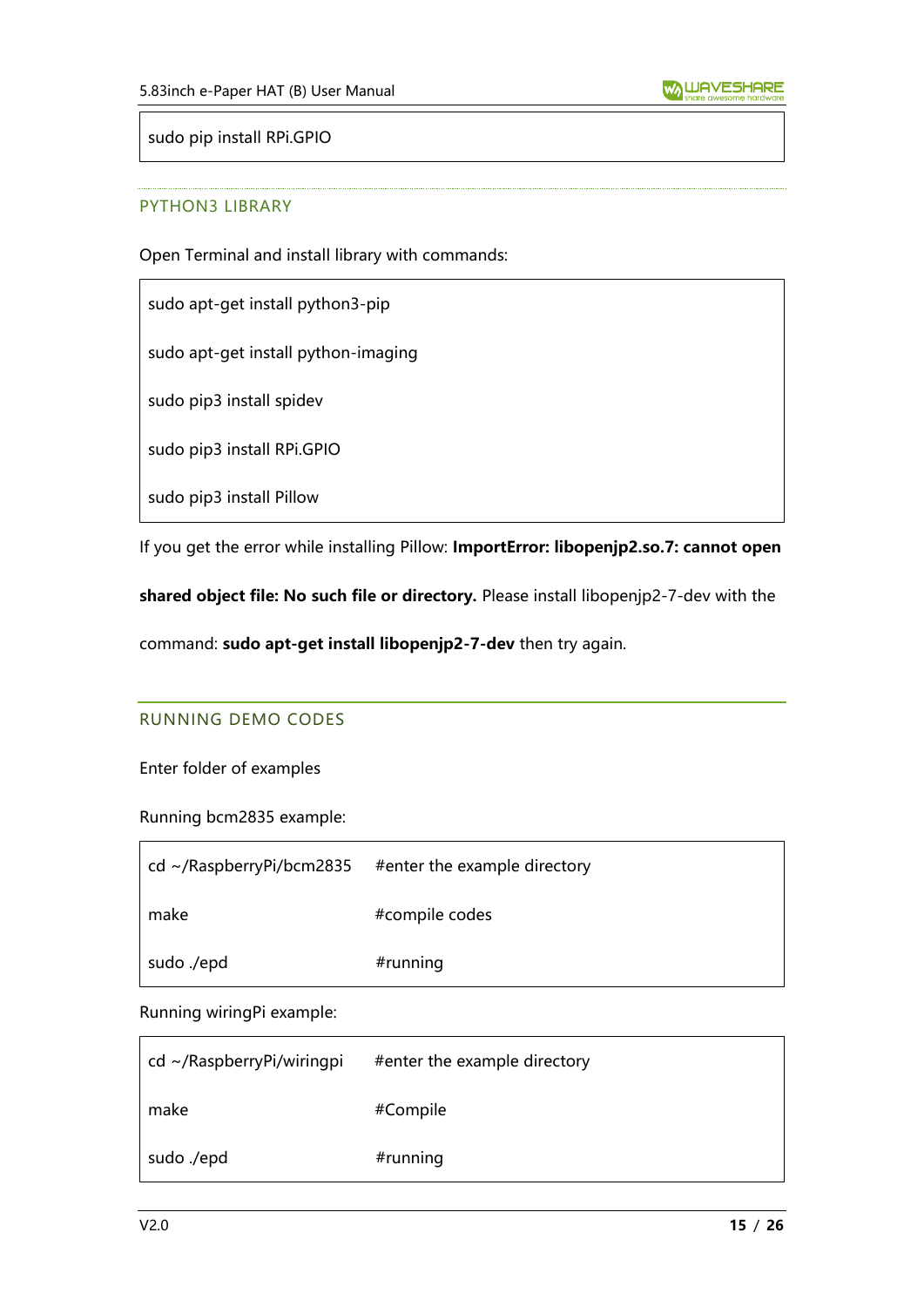#### Running python2 example:

| $\vert$ cd ~/RaspberryPi/python2 | #enter example directory |
|----------------------------------|--------------------------|
| sudo python main.py              | $#$ running              |

Running python3 example:

| $\vert$ cd ~/RaspberryPi/python3 | #enter example directory |
|----------------------------------|--------------------------|
| sudo python3 main.py             | $#$ running              |

## <span id="page-15-0"></span>EXPECTED RESULT

After running example:

- 1) The screen is refresh to white
- 2) Display a picture
- 3) Draw circles and lines, text is displayed

You can press ctrl and c at the same time to stop code.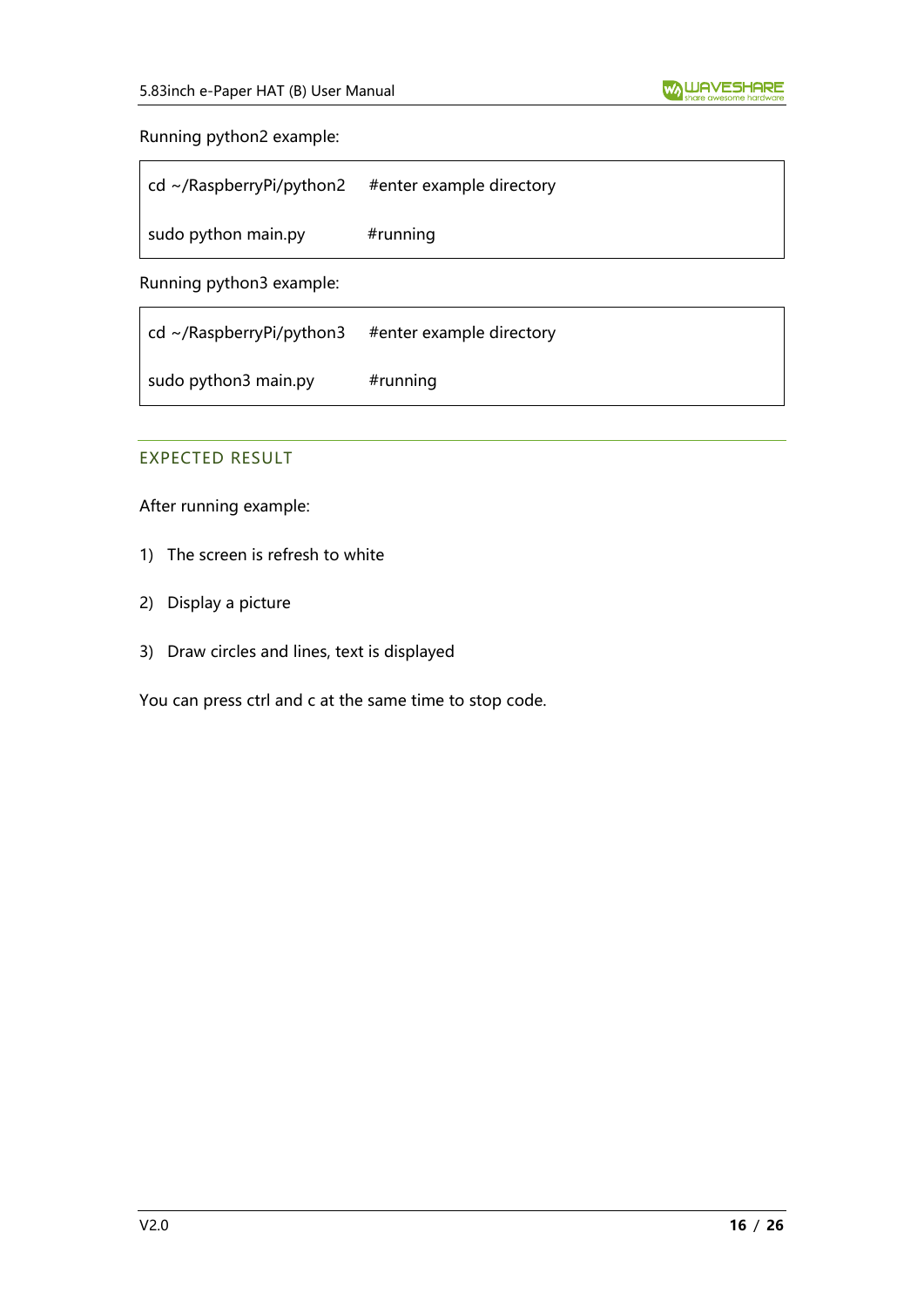## <span id="page-16-0"></span>ARDUINO

Note: If the driver board you bought is e-Paper shield, you can use the demo codes provided for e-Paper shield separately which can be downloaded in corresponding

<span id="page-16-1"></span>wiki.

## HARDWARE CONNECTION

If you use other Arduino board instead of Arduino UNO, you should check if its

interfaces are compatible with UNO.

| e-Paper     | <b>Arduino UNO</b> |
|-------------|--------------------|
| 3.3V        | 3V <sub>3</sub>    |
| <b>GND</b>  | GND                |
| DIN         | D11                |
| <b>CLK</b>  | D13                |
| CS          | D10                |
| DC          | D <sub>9</sub>     |
| <b>RST</b>  | D <sub>8</sub>     |
| <b>BUSY</b> | D7                 |

#### <span id="page-16-2"></span>RUNNING EXAMPLES

- 1. Make sure you have installed Arduino IDE in your PC
- 2. Open Arduino project
- 3. Select correct Board and Port
- 4. Compile and upload to Arduino board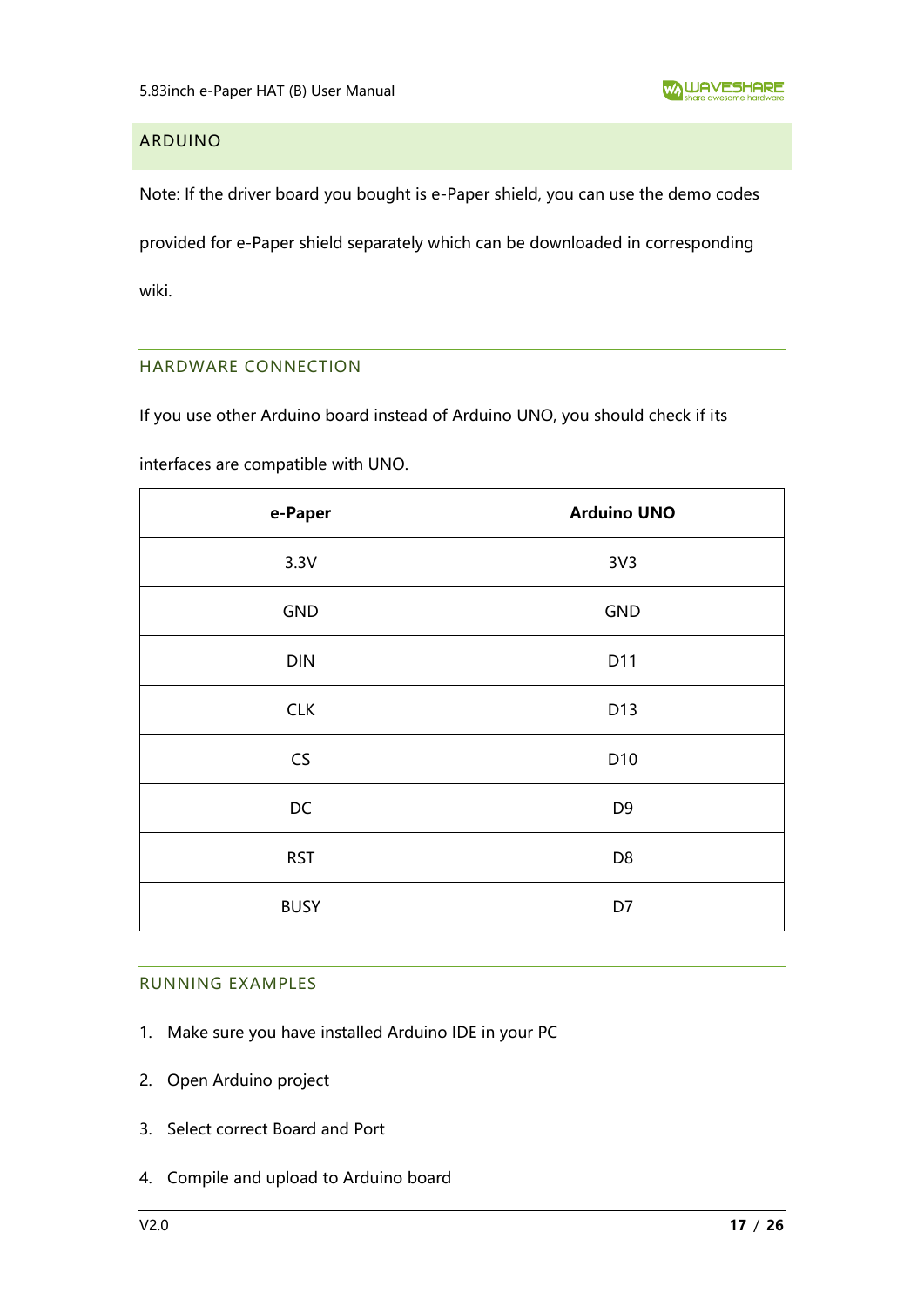#### <span id="page-17-0"></span>EXPECTED RESULT

UNO PLUS has only 2k flash for global variables, cannot support a full image buffer.

Therefore only picture display function is provided for Arduino example。

After running the code, e-paper will be refreshed and display a picture.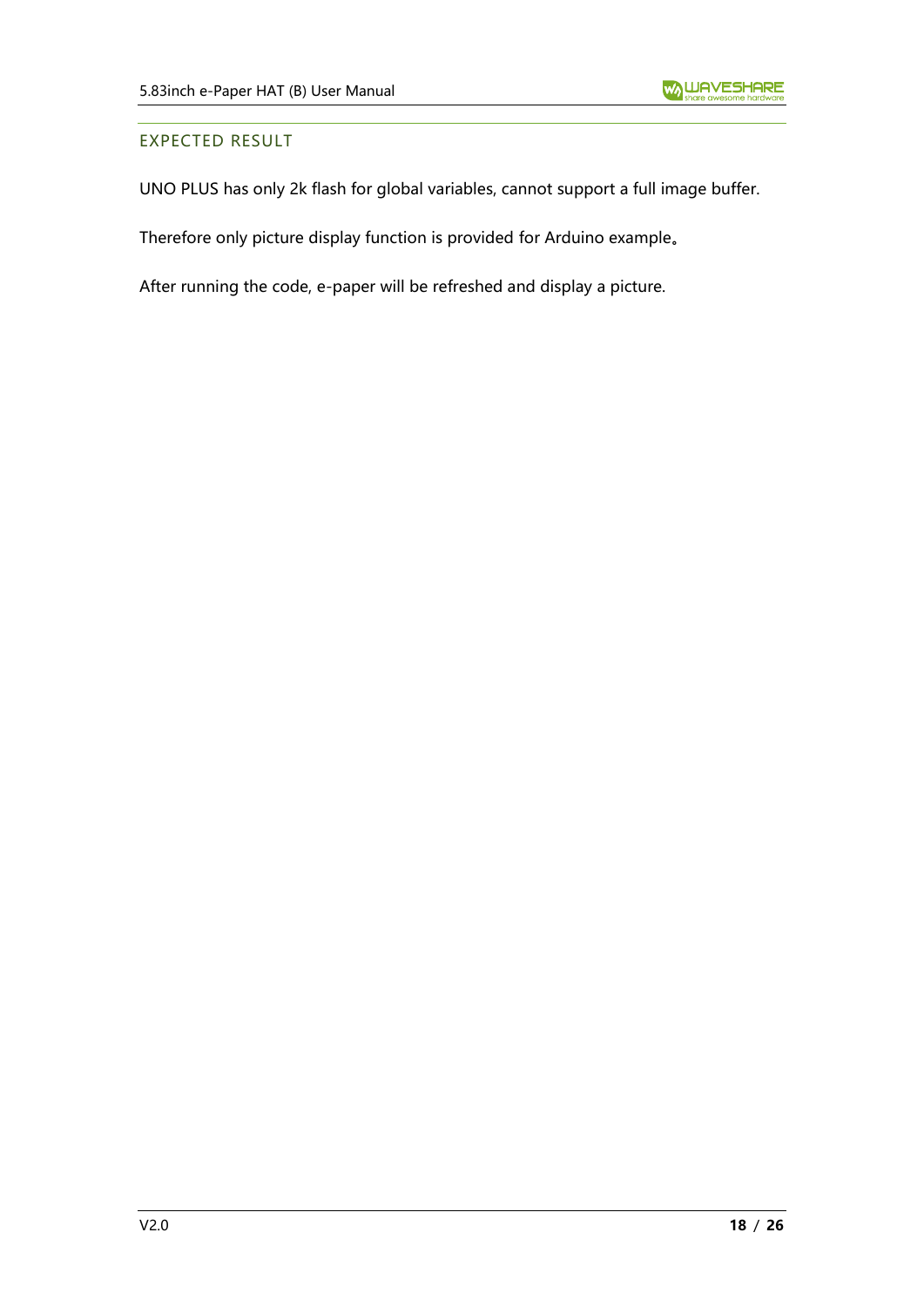#### <span id="page-18-0"></span>STM32

<span id="page-18-1"></span>The development board used is Open103z, project is based on HAL library.

#### HARDWARE CONNECTION

| e-Paper     | Open103Z        |
|-------------|-----------------|
| 3.3V        | 3V <sub>3</sub> |
| GND         | <b>GND</b>      |
| DIN         | PA7             |
| <b>CLK</b>  | PA <sub>5</sub> |
| CS          | PA4             |
| DC          | PA <sub>2</sub> |
| <b>RST</b>  | PA1             |
| <b>BUSY</b> | PA3             |

#### <span id="page-18-2"></span>RUNNING EXAMPLE

- 1. Open STM32 project with keil V5
- <span id="page-18-3"></span>2. Compile and download the demo code to STM32 board

# EXPECTED RESULT

- 1) e-paper is refreshed to white
- 2) Display a picture
- 3) Draw circles and lines, display characters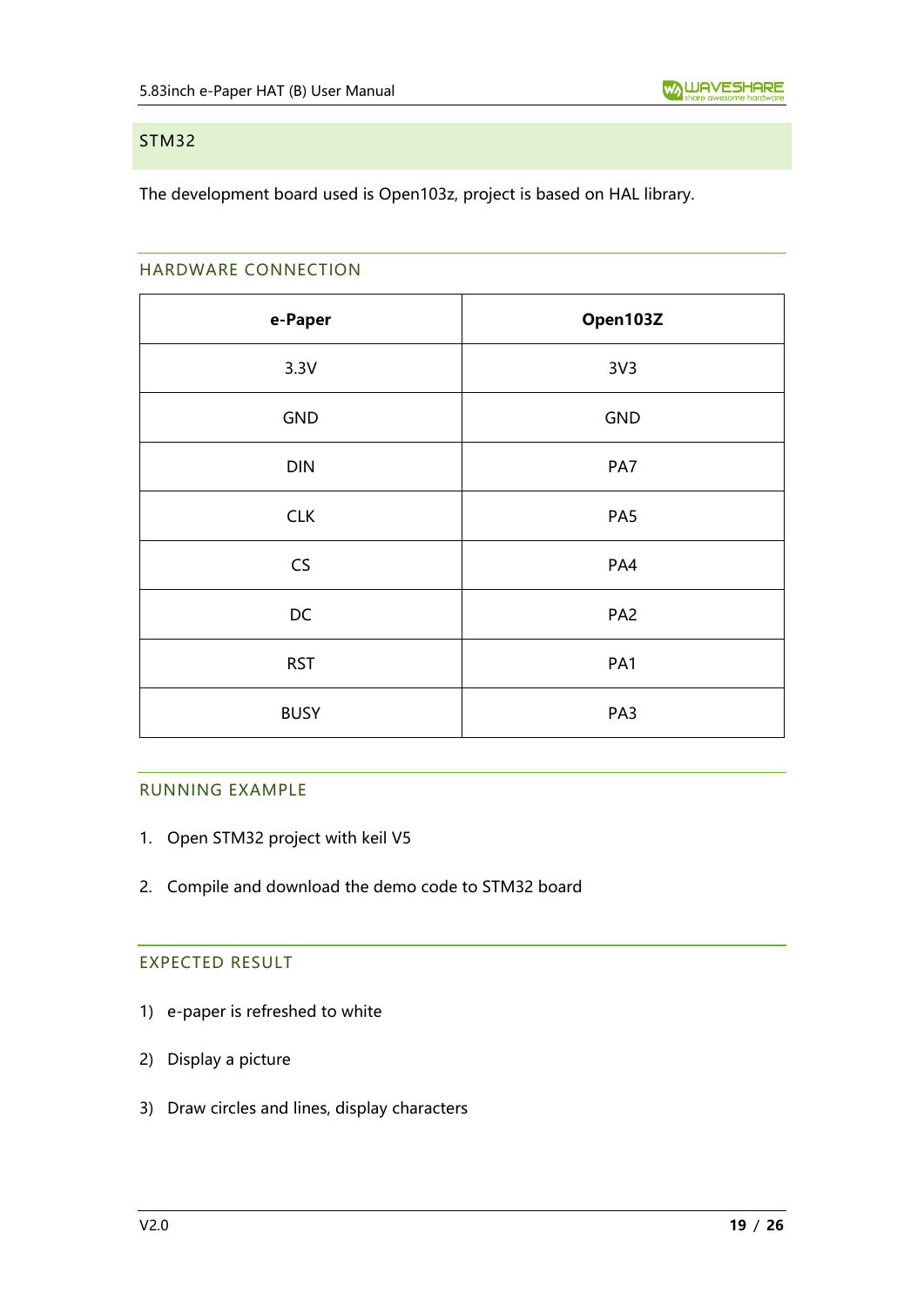#### <span id="page-19-1"></span><span id="page-19-0"></span>CODES DESCRIPTION

#### **VERSION**

The newest deme codes are V2.0 version, updated functions:

- 1) read pictures
- 2) python3 examples
- 3) update display function
- <span id="page-19-2"></span>4) fix bug that e-Paper cannot enter sleep mode

#### C CODES

Take bcm2835 codes as example:

1. Initialize pins and SPI interface:

DEV\_ModuleInit () ;

2. Initialize e-Paper and clear it:

```
\cdot if (EPD Init () \cdot != \cdot 0) \cdot {
\cdotsprintf("e-Paper\cdotinit\cdotfailed\r\n");
\cdots}
\cdot printf ("clear...\r\ln");
\cdot EPD Clear();
\cdot DEV Delay ms (500);
```
3. Create an image buffer

```
\cdot///Create\cdota\cdotnew\cdotimage\cdotcache\cdotnamed\cdotIMAGE BW\cdotand\cdotfill\cdotit\cdotwith\cdotwhite
\cdot . UBYTE \cdot *BlackImage, \cdot *RedImage;
\cdot\cdot\texttt{UWORD}\cdot\texttt{Imagesize} \rightarrowtail (\texttt{(EPD\_WIDTH}\cdot \$\cdot 8\cdot == 0)\ ?\cdot (\texttt{EPD\_WIDTH}\cdot /\cdot 8\cdot ):\cdot (\texttt{EPD\_WIDTH}\cdot /\cdot 8\cdot + \cdot 1))\cdot *\cdot \texttt{EPD\_HEIGHT}\cdot\texttt{figure} \rightarrow \texttt{UBJTE} \cdot *\cdot \texttt{math} \cdot (\texttt{BlackImage} \cdot = \cdot (\texttt{UBYTE} \cdot *\cdot \texttt{math})\cdot (\texttt{Imagesize})) \cdot == \cdot \texttt{NULL} \cdot \cdot (\cdot \cdot \cdot \cdot \cdot ):\cdot \cdot \cdot \cdot \cdot \cdot \cdot \cdot \cdot\ldots . ext(0)\rightarrow + }
\cdot if ((RedImage = \cdot (UBYTE \cdot *) malloc (Imagesize)) == \cdotNULL) \cdot {
\ldots printf ("Failed to apply for red memory...\lceil \cdot \rceil");
\cdots exit (0) ;
\cdots}
\cdot.printf("NewImage:BlackImage.and.RedImage\r\n");
\cdotsPaint_NewImage(BlackImage,\cdotEPD_WIDTH,\cdotEPD_HEIGHT,\cdot0,\cdotWHITE);
\cdot-Paint_NewImage(RedImage, EPD_WIDTH, EPD_HEIGHT, \cdot0, WHITE);
```
Create an image buffer and set its size as: Imagesize = EPD width/8 \* EPD height.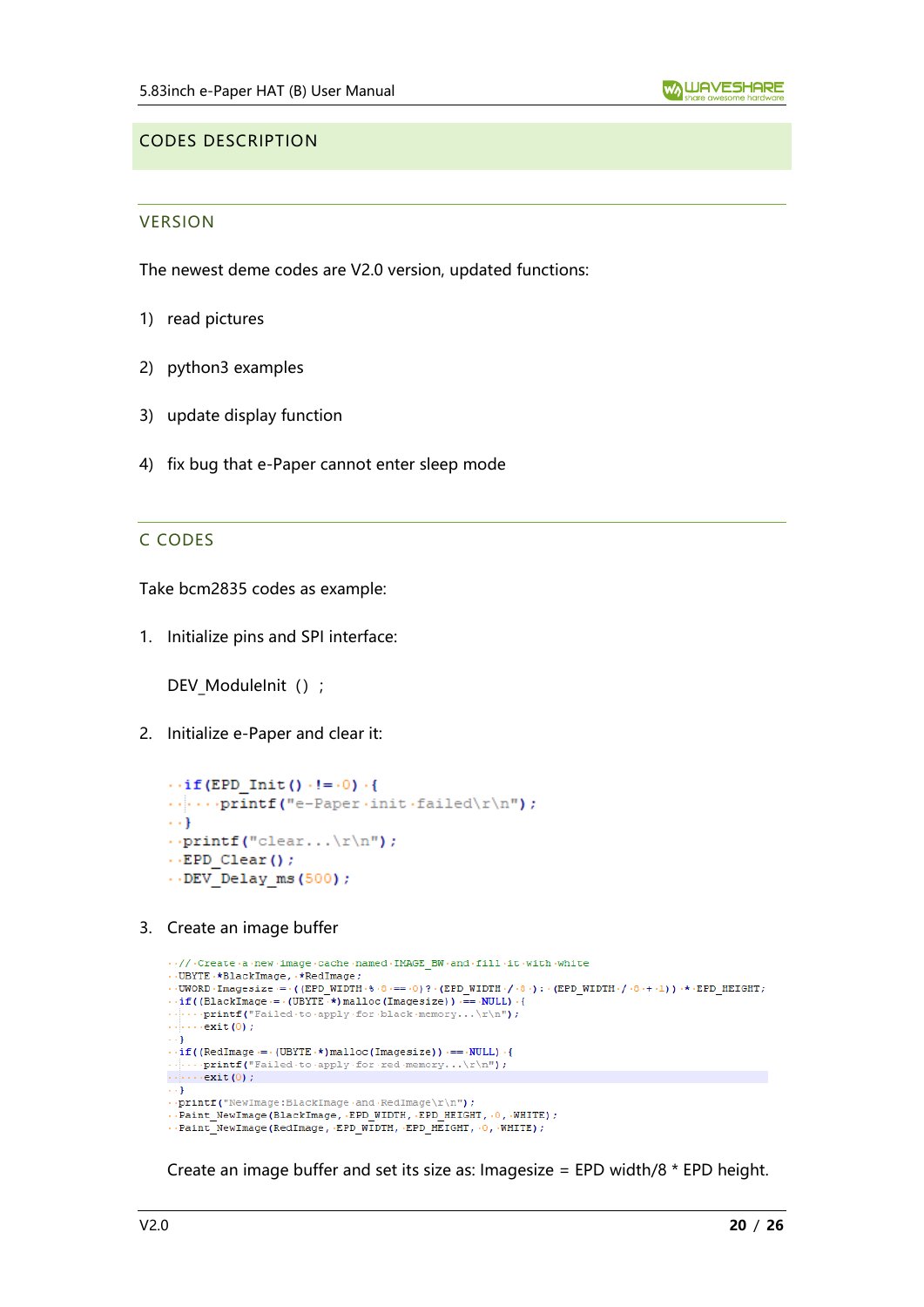**Paint newImage**: Create a paint for new image, parameter 1 is image buffer,

parameter 2 and 3 is width and height of image, parameter 4 is color if image

**Paint SelectImage: Select image** 

4. Read image and display

```
#if \cdot 1 \cdot \cdot \cdot // \cdot show \cdot bmp \cdot \cdot\cdots printf ("read black bmp\r\n");
...Paint SelectImage(BlackImage);
\cdots Paint Clear (WHITE) ;
\cdotsGUI ReadBmp("./pic/5in83b-b.bmp", 0, 0);
\cdots printf ("read red bmp\r\n");
...Paint SelectImage(RedImage) ;
\cdotsPaint Clear (WHITE) ;
\cdotsGUI ReadBmp("./pic/5in83b-r.bmp", \cdot0, \cdot0);
....EPD Display(BlackImage, RedImage);
\cdotsDEV Delay ms(2000);
\cdots printf ("read black bmp\r\n");
...Paint SelectImage(BlackImage);
\cdotsPaint Clear (WHITE) ;
\cdotsGUI_ReadBmp("./pic/100x100.bmp", .50, .50);
\sim 100\cdots printf ("read red bmp\r\n");
...Paint SelectImage(RedImage);
\cdots Paint Clear (WHITE) ; \cdots... EPD Display (BlackImage, RedImage) ;
\cdotsDEV Delay ms(2000);
#endif
```
Paint SelectImage: Select image;

Paint Clear(WHITE): Set image color to white

**GUI ReadBmp**: read bmp for certain path. Parameter 1: the address of BMP

picture locates, Parameter 2 and 3 is the display position x and y of BCM display.

Note that if the picture read is bigger than the image buffer, the rest part cannot

be displayed.

**EPD Display:** Send image data to e-paper and display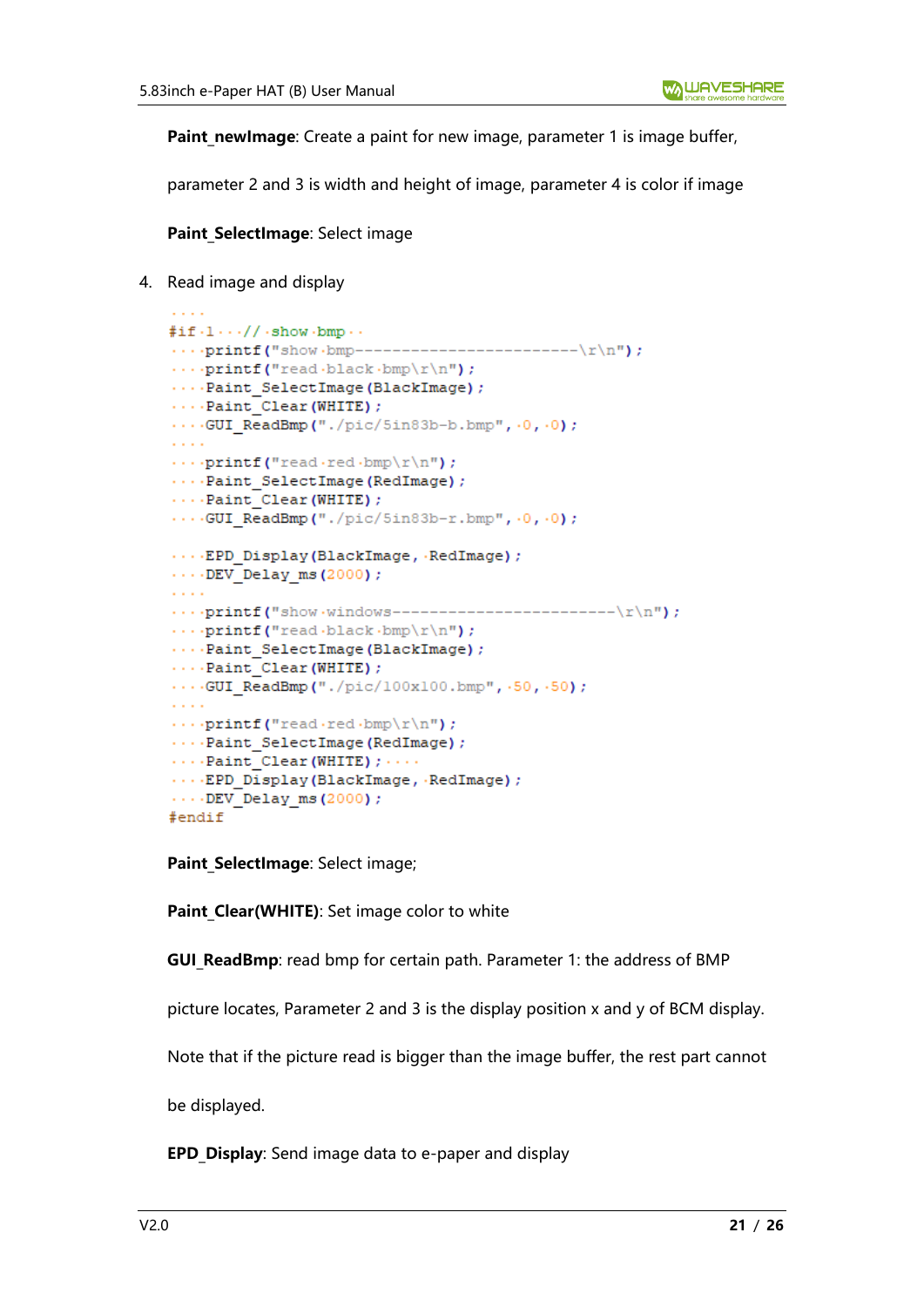5. Read image data from array

```
\sharp \text{if} \cdot 1 \cdots / / \cdot \text{show} \cdot \text{image} \cdot \text{for} \cdot \text{array} \cdots\cdotsprintf("show\cdotimage\cdotfor\cdotarrav\r\n");
 ...Paint SelectImage(BlackImage);
 ....Paint DrawBitMap(gImage 5in83b b);
 ...Paint SelectImage (RedImage) ;
 ....Paint DrawBitMap(gImage 5in83b r);
 .... EPD Display (BlackImage, RedImage) ;
 \cdotsDEV Delay ms(2000);
#endif
```
**Paint DrawBitBmp**: send image data to e-paper. Because STM32 and Arduino

cannot read picture directly, we need to first convert picture to data on PC

6. Drawing point, lines, rectangles, circles and characters

```
#if.1...// Drawing.on.the.image
\cdots/*Horizontal·screen*/
\cdots//1.Draw.black.image
\cdotsPaint SelectImage(BlackImage);
\cdotsPaint Clear (WHITE) ;
...Paint_DrawPoint(10, 80, BLACK, DOT_PIXEL_1X1, DOT_STYLE_DFT);
\cdotsPaint_DrawPoint(10, .90, BLACK, DOT_PIXEL_2X2, DOT_STYLE_DFT);
....Paint_DrawPoint(10, .100, .BLACK, .DOT_PIXEL_3X3, .DOT_STYLE_DFT);<br>....Paint_DrawPoint(10, .110, .BLACK, .DOT_PIXEL_3X3, .DOT_STYLE_DFT);
\cdotsPaint DrawLine (20, \cdot 70, \cdot 70, \cdot 120, \cdot BLACK, \cdotLINE STYLE SOLID, \cdot DOT PIXEL 1X1);
\cdotsPaint DrawLine (70, .70, .20, .120, .BLACK, .LINE STYLE SOLID, .DOT PIXEL 1X1);
...Paint DrawRectangle(20, 70, 70, 120, BLACK, DRAW FILL EMPTY, DOT PIXEL 1X1);
...Paint DrawRectangle(80, 70, 130, 120, BLACK, DRAW FILL FULL, DOT PIXEL 1X1);
....Paint_DrawString_EN(10, 0, "waveshare", &Font16, BLACK, WHITE); ...<br>...Paint_DrawString_CN(130, 20, "微雪电子", &Font24CN, WHITE, BLACK);
\cdotsPaint DrawNum(10, 50, 987654321, &Font16, WHITE, BLACK);
\sim 100\cdots//2.Draw.red.image
\cdotsPaint_SelectImage(RedImage);
\cdotsPaint Clear (WHITE) ;
....Paint DrawCircle(160, .95, .20, .BLACK, .DRAW FILL EMPTY, .DOT PIXEL 1X1);
\cdotsPaint DrawCircle(210, .95, .20, .BLACK, .DRAW FILL FULL, .DOT PIXEL 1X1);
...Paint DrawLine (85, .95, .125, .95, .BLACK, .LINE STYLE DOTTED, .DOT PIXEL 1X1);
\cdotsPaint DrawLine (105, 75, 105, 115, BLACK, LINE STYLE DOTTED, DOT PIXEL 1X1);
...Paint_DrawString_CN(130, 0, "你好abc树莓派", &Font12CN, BLACK, WHITE);
\cdotsPaint_DrawString_EN(10, -20, "hello world", -&Fontl2, -WHITE, -BLACK);
\cdotsPaint DrawNum(10, 33, 123456789, &Font12, BLACK, WHITE);
....print("EPD Display\rr\n'n");
\cdotsEPD Display(BlackImage, RedImage);
\cdotsDEV_Delay_ms(2000);
#endif
```
**Paint DrawPoint**: Drawing points, parameter 1 and 2 are position of the point,

parameter 3 are color, parameter 4 are size, parameter 5 are style

**Paint DrawLine**: Drawing line, parameter 1 and 2 are begin position of line,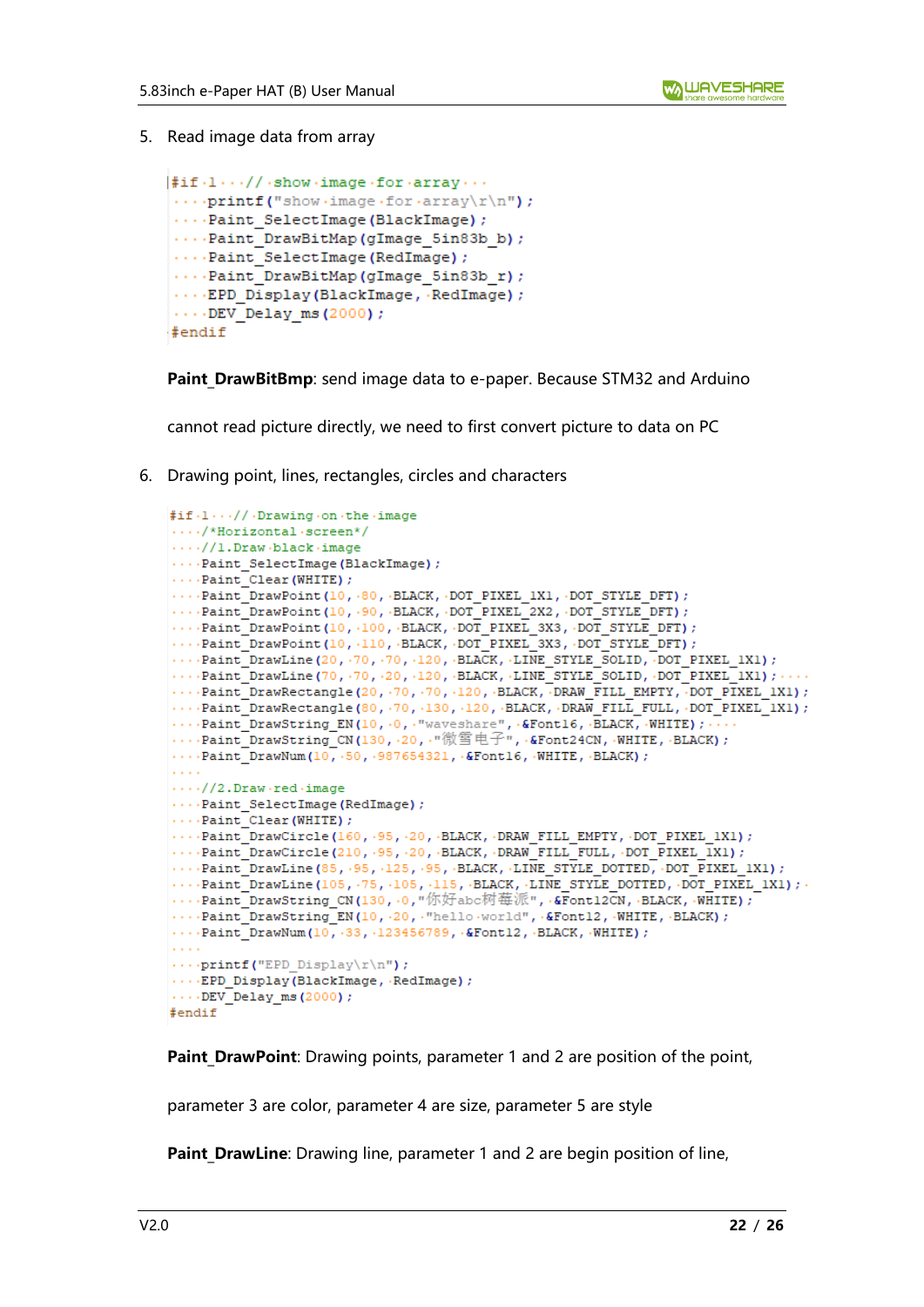parameter 3 and 4 are end position of line, parameter 5 is color, parameter 6 is style, parameter 7 is width of line

**Paint DrawRectangle**: Drawing rectangle, parameter 1 and 2 are begin position of

rectangle, parameter 3 and 4 are end position of rectangle, parameter 5 is fill

color, parameter 6 and 7 are style

**Paint DrawCircle**: Drawing circle, parameter 1 and 2 are position of center,

parameter 3 is radius of circle, parameter 4 and 5 are style

Paint DrawString EN: Display English characters, parameter 1 and 2 are position,

parameter 3 is string, parameter 4 is font size, parameter 5 and 6 are background

and font colors

Paint DrawString CN: Display Chinese characters

Paint DrawNum: Display number, parameter 1 and 2 are position, parameter is number (int), parameter 4 is size, parameter 5 and 6 are background and font colors.

#### 7. **Sleep mode**:

```
\cdotsprintf("Goto Sleep mode...\rm \r\nun");
\cdots EPD Sleep();
\cdots free (BlackImage) ;
\cdots BlackImage \cdots NULL;
\cdots free (RedImage) ;
\cdots RedImage \cdots NULL;
```
It is recommended to add after refreshing.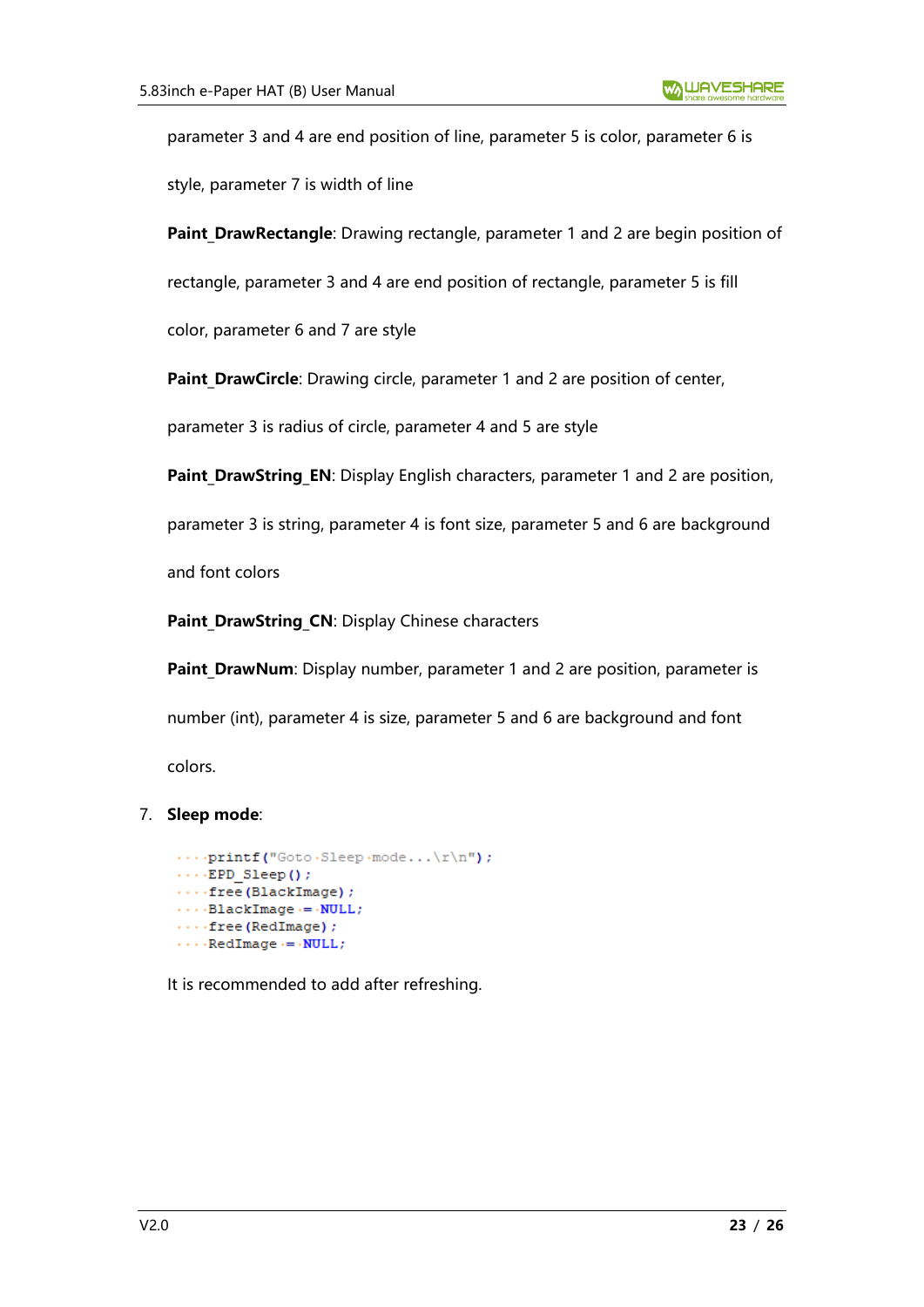#### <span id="page-23-0"></span>PYTHON CODES

1. Initialize e-Paper

 $\cdot$  · epd ·= · epd5in83b. EPD()  $\cdot$  · epd. init ()  $\cdot$  print ("Clear...")  $\cdot$  -epd. Clear (OxFF)

#### 2. Create image buffer using python image library

```
... # Drawing .on .the .Horizontal .image
\cdot HBlackimage = Image.new('1', (epd5in83b.EPD WIDTH, epd5in83b.EPD HEIGHT), 255) \cdot # 298*126
\cdot HRedimage = Image.new('1', (epd5in83b.EPD_WIDTH, epd5in83b.EPD_HEIGHT), 255) + \neq 298*126 · · ·
```
3. Drawing with python imageDraw library

```
\cdots# Horizontal
. . print. "Drawing"
.drawblack = ImageDraw.Draw(HBlackimage)
\cdot drawred = ImageDraw. Draw (HRedimage)
.. font24 = - ImageFont.truetype('/usr/share/fonts/truetype/wqy/wqy-microhei.ttc', -24)
\cdot-drawblack.text((10,\cdot0),\cdothello\cdotworld',\cdotfont = \cdotfont24,\cdotfill = \cdot0)
\cdot drawblack.text((10, -20), \cdot 5.83inch \cdot e-Paper \cdot B', \cdot font = \cdot font24, \cdot fill = \cdot0)
\cdot drawblack.text((150, \cdot0), \cdotu<sup>2</sup> 微雪电子\cdot, \cdot font =\cdot font24, \cdot fill =\cdot0)\cdot\cdot\cdot\cdot drawblack.line((20, 50, 70, 100), fill = 0)
\cdot drawblack.line((70, 50, 20, 100), fill = 0)
\cdot drawblack.rectangle((20, \cdot 50, \cdot 70, \cdot 100), \cdot outline \cdot = \cdot 0) \cdot \cdot \cdot\cdotsdrawred.line((165, 50, 165, 100), fill = 0)
\cdotsdrawred.line((140, \cdot75, \cdot190, \cdot75), \cdotfill=\cdot0)
\cdot drawred.arc((140, \cdot 50, \cdot 190, \cdot 100), \cdot 0, \cdot 360, \cdot fill = \cdot 0)
\cdotdrawred.rectangle((80, \cdot 50, \cdot 130, \cdot 100), \cdot fill = \cdot0)
\cdot drawred.chord((200, .50, .250, .100), .0, .360, .fill = .0)
epd.display(epd.getbuffer(HBlackimage), epd.getbuffer(HRedimage))
\cdottime.sleep(2)
... # Drawing .on .the .Vertical .image
. LBlackimage = Image.new('1', (epd5in83b.EPD HEIGHT, epd5in83b.EPD WIDTH), 255) . # 126*298
\cdotLRedimage = \cdot Image.new('1', \cdot (epd5in83b.EPD HEIGHT, \cdot epd5in83b.EPD WIDTH), \cdot255) \cdot \cdot \sharp \cdot126*298
\cdots# Vertical
...drawblack = - ImageDraw.Draw(LBlackimage)
\cdotsdrawred\cdotsImageDraw.Draw(LRedimage)
..font18 = - ImageFont.truetype('/usr/share/fonts/truetype/wqy/wqy-microhei.ttc', -18)
\cdotsdrawblack.text((2,\cdot0),\cdot'hello\cdotworld',\cdotfont\cdot=\cdotfontl8,\cdotfill\cdot=\cdot0)
\cdot drawblack.text((2, -20), \cdot '5.83inch -e-Paper -B', -font -= -font18, -fill -= -0)
\cdot drawblack.text((20, -50), u<sup>,</sup>微雪电子, font = font18, fill = 0)
\cdot drawblack.line((10, \cdot90, \cdot60, \cdot140), \cdotfill\cdot=\cdot0)
\cdot drawblack.line((60, .90, .10, .140), .fill = .0)
\cdotsdrawblack.rectangle((10, .90, .60, .140), .outline = .0)
\lnot drawred.line ((95, \lnot90, \lnot95, \lnot140), \lnotfill\lnot=\lnot0)
\cdot-drawred.line((70, -115, -120, -115), -fill = -0)
\cdotsdrawred.arc((70, \cdot90, \cdot120, \cdot140), \cdot0, \cdot360, \cdotfill\cdot=\cdot0)
\cdotsdrawred.rectangle((10, \cdot150, \cdot60, \cdot200), \cdotfill\cdot=\cdot0)
\cdot ·drawred.chord((70, ·150, ·120, ·200), ·0, ·360, ·fill := ·0)
.epd.display(epd.getbuffer(LBlackimage), epd.getbuffer(LRedimage))
\cdottime.sleep(2)
```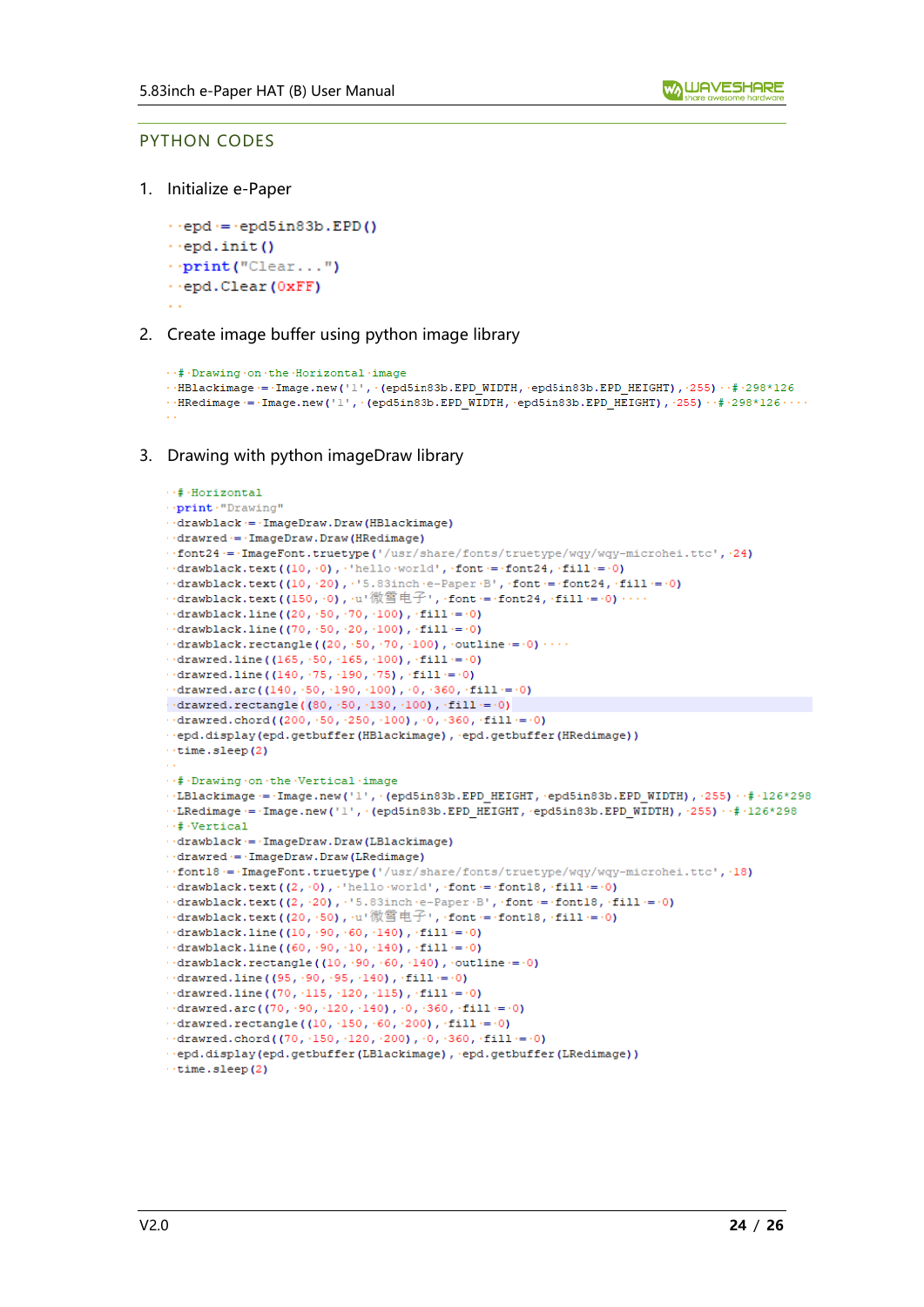4. Read picture and display

```
\cdotprint ("read \cdotbmp\cdotfile")
.HBlackimage = - Image.open('5in83b-b.bmp')
\cdotHRedimage\cdot=\cdotImage.open('5in83b-r.bmp')
.epd.display(epd.getbuffer(HBlackimage), epd.getbuffer(HRedimage))
time.sleep(2)
\cdotprint("read \cdotbmp\cdotfile\cdoton \cdotwindow")
blackimagel = Image.new('1', (epd5in83b.EPD HEIGHT, epd5in83b.EPD WIDTH), 255) +# 298*126
\cdotredimagel = \cdotImage.new('1', \cdot(epd5in83b.EPD_HEIGHT, \cdotepd5in83b.EPD_WIDTH), \cdot255) \cdot\cdot\neq\cdot298*126\cdot\cdot\cdot\cdotnewimage\cdot=\cdotImage.open('100x100.bmp')
\cdotblackimagel.paste(newimage,\cdot(50,10))
·epd.display(epd.getbuffer(blackimagel), ·epd.getbuffer(redimagel))
```
5. Sleep mode

 $\lfloor \ldots \rfloor_{\text{epd, sleep()}}$  $\sim$  . . . . . . . .

sleep mode is recommended to add after refreshing